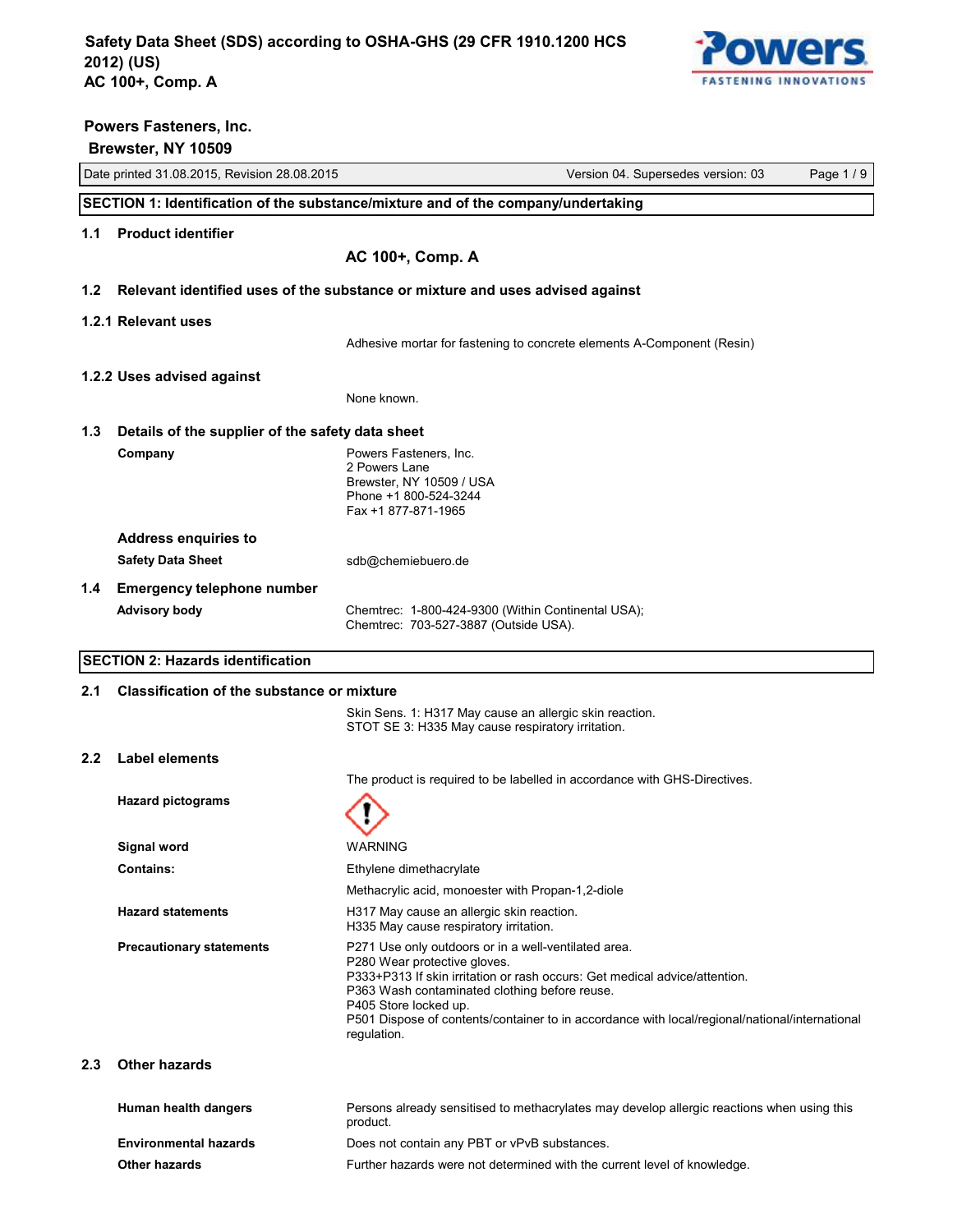

#### **Brewster, NY 10509**

Date printed 31.08.2015, Revision 28.08.2015 Version 04. Supersedes version: 03 Page 2 / 9

# **SECTION 3: Composition / Information on ingredients**

# **Product-type:**

**The product is a mixture.**

|     |                                      | Range [%] Substance                        |                                                                                                                                                                                                                 |
|-----|--------------------------------------|--------------------------------------------|-----------------------------------------------------------------------------------------------------------------------------------------------------------------------------------------------------------------|
|     |                                      | 10 - < 20 Ethylene dimethacrylate          |                                                                                                                                                                                                                 |
|     |                                      | CAS: 97-90-5                               |                                                                                                                                                                                                                 |
|     |                                      |                                            | GHS: STOT SE 3: H335 - Skin Sens. 1: H317                                                                                                                                                                       |
|     |                                      |                                            | 1 - <10 Methacrylic acid, monoester with Propan-1,2-diole                                                                                                                                                       |
|     |                                      | CAS: 27813-02-1                            |                                                                                                                                                                                                                 |
|     |                                      |                                            | GHS: Eye Irrit. 2: H319 - Skin Sens. 1: H317                                                                                                                                                                    |
|     |                                      | 1 - <5   Quartz $(< 10 \mu m)$             |                                                                                                                                                                                                                 |
|     |                                      | CAS: 14808-60-7                            |                                                                                                                                                                                                                 |
|     |                                      | GHS: STOT RE 1: H372                       |                                                                                                                                                                                                                 |
|     |                                      | $0,1 - 1$ 1,1'-(p-Tolylimino)dipropan-2-ol |                                                                                                                                                                                                                 |
|     |                                      | CAS: 38668-48-3                            |                                                                                                                                                                                                                 |
|     |                                      |                                            | GHS: Acute Tox. 2: H300 - Eye Irrit. 2: H319 - Aquatic Chronic 3: H412                                                                                                                                          |
|     |                                      |                                            |                                                                                                                                                                                                                 |
|     | <b>Comment on component parts</b>    |                                            | The quartz in this preparation is not available on foreseeable use.<br>Substances of Very High Concern - SVHC: substances are not contained or are below 0,1%.<br>For full text of H-statements: see SECTION 16 |
|     | <b>SECTION 4: First aid measures</b> |                                            |                                                                                                                                                                                                                 |
| 4.1 |                                      | Description of first aid measures          |                                                                                                                                                                                                                 |
|     | <b>General information</b>           |                                            | Take off contaminated clothing and wash before reuse.                                                                                                                                                           |
|     |                                      |                                            |                                                                                                                                                                                                                 |
|     | <b>Inhalation</b>                    |                                            | Ensure supply of fresh air.                                                                                                                                                                                     |

| .                                                |  |
|--------------------------------------------------|--|
| In the event of symptoms seek medical treatment. |  |

| <b>Skin contact</b> | In case of contact with skin wash off immediately with soap and water.<br>Consult a doctor if skin irritation persists.                                                              |
|---------------------|--------------------------------------------------------------------------------------------------------------------------------------------------------------------------------------|
| Eye contact         | Rinse cautiously with water for several minutes. Remove contact lenses, if present and easy<br>to do. Continue rinsing.<br>If eye irritation persists: Get medical advice/attention. |
| Ingestion           | Supply with medical care.<br>Rinse out mouth and give plenty of water to drink.                                                                                                      |

### **4.2 Most important symptoms and effects, both acute and delayed**

Irritant effects Allergic reactions

# **4.3 Indication of any immediate medical attention and special treatment needed**

Treat symptomatically.

| 5.1 | Extinguishing media                          |                                                    |
|-----|----------------------------------------------|----------------------------------------------------|
|     | Suitable extinguishing media                 | Carbon dioxide.<br>Dry powder.<br>Water spray jet. |
|     | Extinguishing media that must not<br>be used | Full water jet<br>Foam.                            |

# **5.2 Special hazards arising from the substance or mixture**

In the event of fire the following can be released: Carbon monoxide (CO)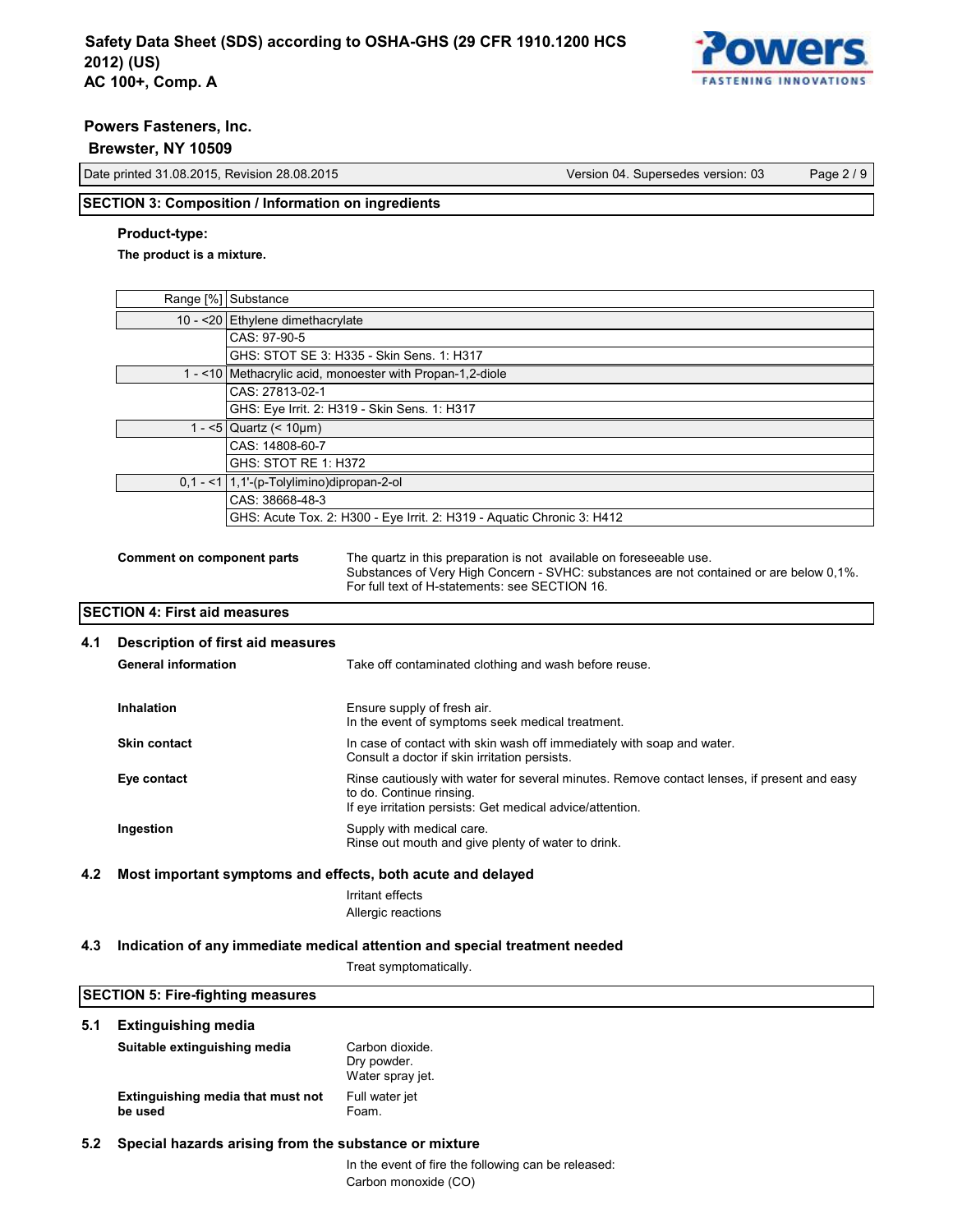

|     | Brewster, NY 10509                                           |                                                                                                               |          |
|-----|--------------------------------------------------------------|---------------------------------------------------------------------------------------------------------------|----------|
|     | Date printed 31.08.2015, Revision 28.08.2015                 | Version 04. Supersedes version: 03                                                                            | Page 3/9 |
|     | 5.3 Advice for firefighters                                  |                                                                                                               |          |
|     |                                                              | Do not inhale explosion and/or combustion gases.                                                              |          |
|     |                                                              | Use self-contained breathing apparatus.                                                                       |          |
|     |                                                              | Fire residues must be disposed of in accordance within the local regulations.                                 |          |
|     | <b>SECTION 6: Accidental release measures</b>                |                                                                                                               |          |
| 6.1 |                                                              | Personal precautions, protective equipment and emergency procedures                                           |          |
|     |                                                              | Ensure adequate ventilation.                                                                                  |          |
|     |                                                              | Use personal protective equipment.<br>High risk of slipping due to leakage/spillage of product.               |          |
| 6.2 | <b>Environmental precautions</b>                             |                                                                                                               |          |
|     |                                                              | Do not discharge into the drains/surface waters/groundwater.                                                  |          |
|     |                                                              | In case the product spills into drains/surface waters/groundwater, immediately inform the                     |          |
|     |                                                              | authorities.                                                                                                  |          |
| 6.3 | Methods and material for containment and cleaning up         |                                                                                                               |          |
|     |                                                              | Take up mechanically.                                                                                         |          |
|     |                                                              | Take up residues with absorbent material (e.g. sand, sawdust, general purpose binder,<br>diatomaceous earth). |          |
|     |                                                              | Dispose of absorbed material in accordance within the regulations.                                            |          |
| 6.4 | <b>Reference to other sections</b>                           |                                                                                                               |          |
|     |                                                              | See SECTION 8+13                                                                                              |          |
|     | <b>SECTION 7: Handling and storage</b>                       |                                                                                                               |          |
| 7.1 | <b>Precautions for safe handling</b>                         |                                                                                                               |          |
|     |                                                              | Use only in well-ventilated areas.                                                                            |          |
|     |                                                              |                                                                                                               |          |
|     |                                                              | Take off contaminated clothing and wash before reuse.                                                         |          |
|     |                                                              | Do not eat, drink, smoke or take drugs at work.<br>Wash hands before breaks and after work.                   |          |
|     |                                                              | Use barrier skin cream.                                                                                       |          |
| 7.2 | Conditions for safe storage, including any incompatibilities |                                                                                                               |          |
|     |                                                              | Keep only in original container.                                                                              |          |
|     |                                                              | Prevent penetration into the ground.                                                                          |          |
|     |                                                              | Do not store together with food and animal food/diet.                                                         |          |
|     |                                                              | Keep container in a well-ventilated place.<br>Keep container tightly closed.                                  |          |
|     |                                                              | Keep in a cool place. Store in a dry place.                                                                   |          |
|     |                                                              | Protect from atmospheric moisture and water.                                                                  |          |
|     |                                                              | Store in a dark place.<br>Recommended storage temperature: 5 - 25 °C                                          |          |
|     |                                                              |                                                                                                               |          |
| 7.3 | Specific end use(s)                                          |                                                                                                               |          |
|     |                                                              | See product use, SECTION 1.2                                                                                  |          |

# **SECTION 8: Exposure controls/personal protection**

**Ingredients with occupational exposure limits to be monitored (US)**

**8.1 Control parameters**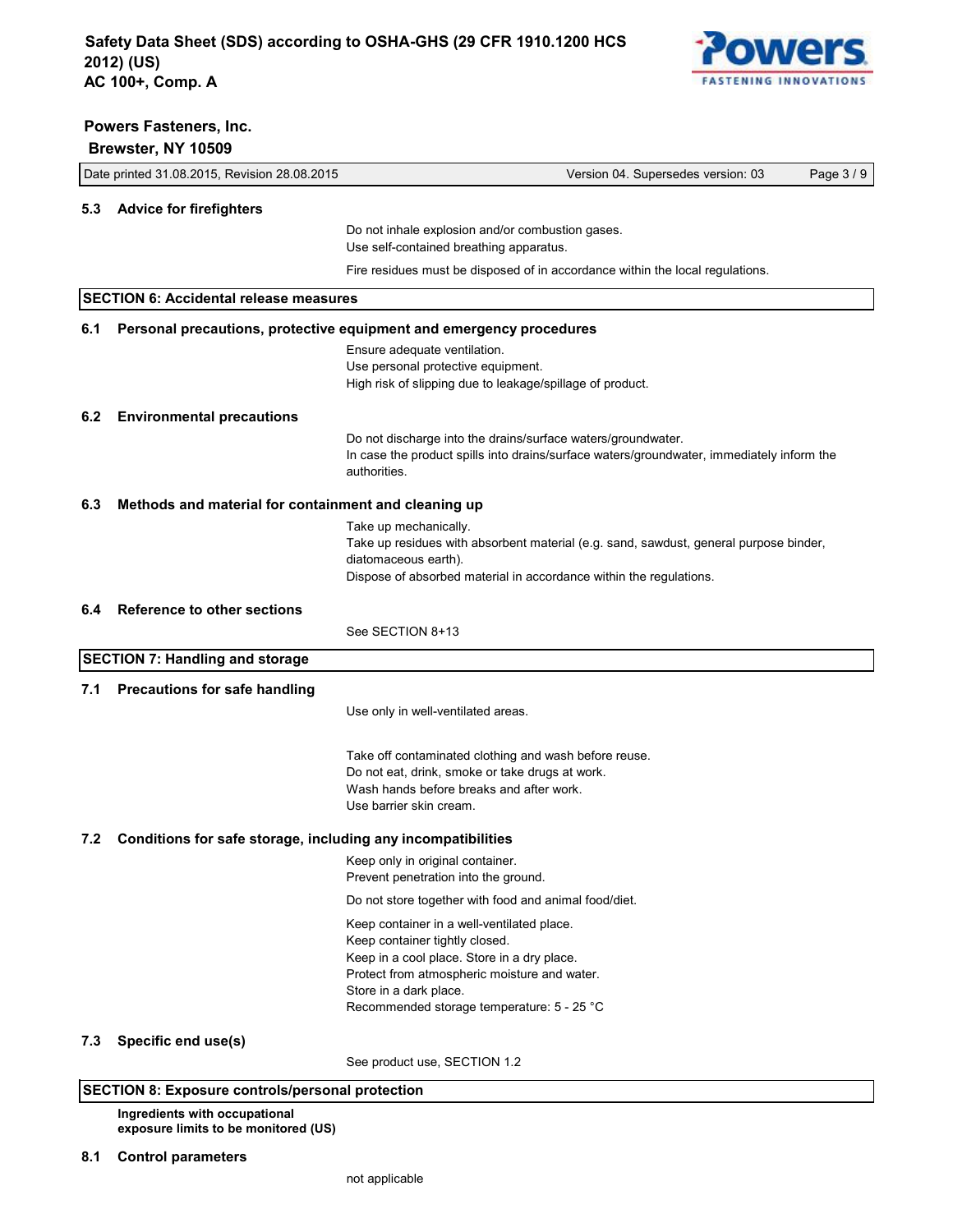

#### **Powers Fasteners, Inc. Powers Fasteners, I**I

**Brewster, NY 10509** Date printed 31.08.2015 Version: 03 Page 4 / 9 Page 4 / 9 Page 4 / 9 Page 4 / 9 Page 4 / 9 Page 4 / 9 Page 4 / 9 Page 4 / 9 Page 4 / 9 Page 4 / 9 Page 4 / 9 Page 4 / 9 Page 4 / 9 Page 4 / 9 Page 4 / 9

| Date printed 31.08.2015, Revision 28.08.2015 |                                                                | Version 04. Supersedes version: 03<br>Page 4/9                                                                                                                                                                                                                                                                              |
|----------------------------------------------|----------------------------------------------------------------|-----------------------------------------------------------------------------------------------------------------------------------------------------------------------------------------------------------------------------------------------------------------------------------------------------------------------------|
| 8.2                                          | <b>Exposure controls</b>                                       |                                                                                                                                                                                                                                                                                                                             |
|                                              | Additional advice on system design                             | Ensure adequate ventilation on workstation.                                                                                                                                                                                                                                                                                 |
|                                              | Eye protection                                                 | safety glasses                                                                                                                                                                                                                                                                                                              |
|                                              | <b>Hand protection</b>                                         | The details concerned are recommendations. Please contact the glove supplier for further<br>information.<br>Nitrile rubber, >480 min (EN 374).                                                                                                                                                                              |
|                                              | <b>Skin protection</b>                                         | Protective clothing.                                                                                                                                                                                                                                                                                                        |
|                                              |                                                                | Avoid contact with eyes and skin.<br>Do not inhale gases/vapours/aerosols.<br>Personal protective equipment should be selected specifically for the working place,<br>depending on concentration and quantity handled. The resistance of this equipment to<br>chemicals should be ascertained with the respective supplier. |
|                                              | <b>Respiratory protection</b>                                  | If ventilation is insufficient, wear respiratory protection.<br>Short term: filter apparatus, combination filter A-P2.                                                                                                                                                                                                      |
|                                              | <b>Thermal hazards</b>                                         | not applicable                                                                                                                                                                                                                                                                                                              |
|                                              | Delimitation and monitoring of the<br>environmental exposition | Protect the environment by applying appropriate control measures to prevent or limit<br>emissions.                                                                                                                                                                                                                          |

#### **SECTION 9: Physical and chemical properties 9.1 Information on basic physical and chemical properties**

# **9.1** Information on basic physical and chemical properties

|     | Form                                                   | pasty                                                               |
|-----|--------------------------------------------------------|---------------------------------------------------------------------|
|     | Color                                                  | light beige                                                         |
|     | Odor                                                   | characteristic                                                      |
|     | <b>Odour threshold</b>                                 | not determined                                                      |
|     | pH-value                                               | not applicable                                                      |
|     | pH-value [1%]                                          | not applicable                                                      |
|     | <b>Boiling point [°C]</b>                              | not determined                                                      |
|     | Flash point [°C]                                       | not applicable                                                      |
|     | Flammability [°C]                                      | not determined                                                      |
|     | Lower explosion limit                                  | not determined                                                      |
|     | <b>Upper explosion limit</b>                           | not determined                                                      |
|     | <b>Oxidizing properties</b>                            | not determined                                                      |
|     | Vapour pressure/gas pressure [kPa]                     | not determined                                                      |
|     | Density [g/ml]                                         | 1,52 - 1,68 (23°C / 73,4°F)                                         |
|     | Bulk density [kg/m <sup>3</sup> ]                      | not applicable                                                      |
|     | Solubility in water                                    | insoluble                                                           |
|     | Partition coefficient [n-octanol/water] not determined |                                                                     |
|     | <b>Viscosity</b>                                       | not determined                                                      |
|     | Relative vapour density determined<br>in air           | not determined                                                      |
|     | <b>Evaporation speed</b>                               | not determined                                                      |
|     | Melting point [°C]                                     | not determined                                                      |
|     | Autoignition temperature [°C]                          | not determined                                                      |
|     | Decomposition temperature [°C]                         | not determined                                                      |
| 9.2 | <b>Other information</b>                               | VOC content: 26 g/L (1.6%) per SCAQMD Method 304 and EPA Method 24. |

**SECTION 10: Stability and reactivity SECTION 10: Stability and reactivity SECTION 10: Stability and reactivity**

#### **SECTION 10: Stability and reactivity 10.1 Reactivity 10.1 Reactivity 10.1 Reactivity**

**10.1 Reactivity** No dangerous reactions known if used as directed. No dangerous reactions known if used as directed. No dangerous reactions known if used as directed.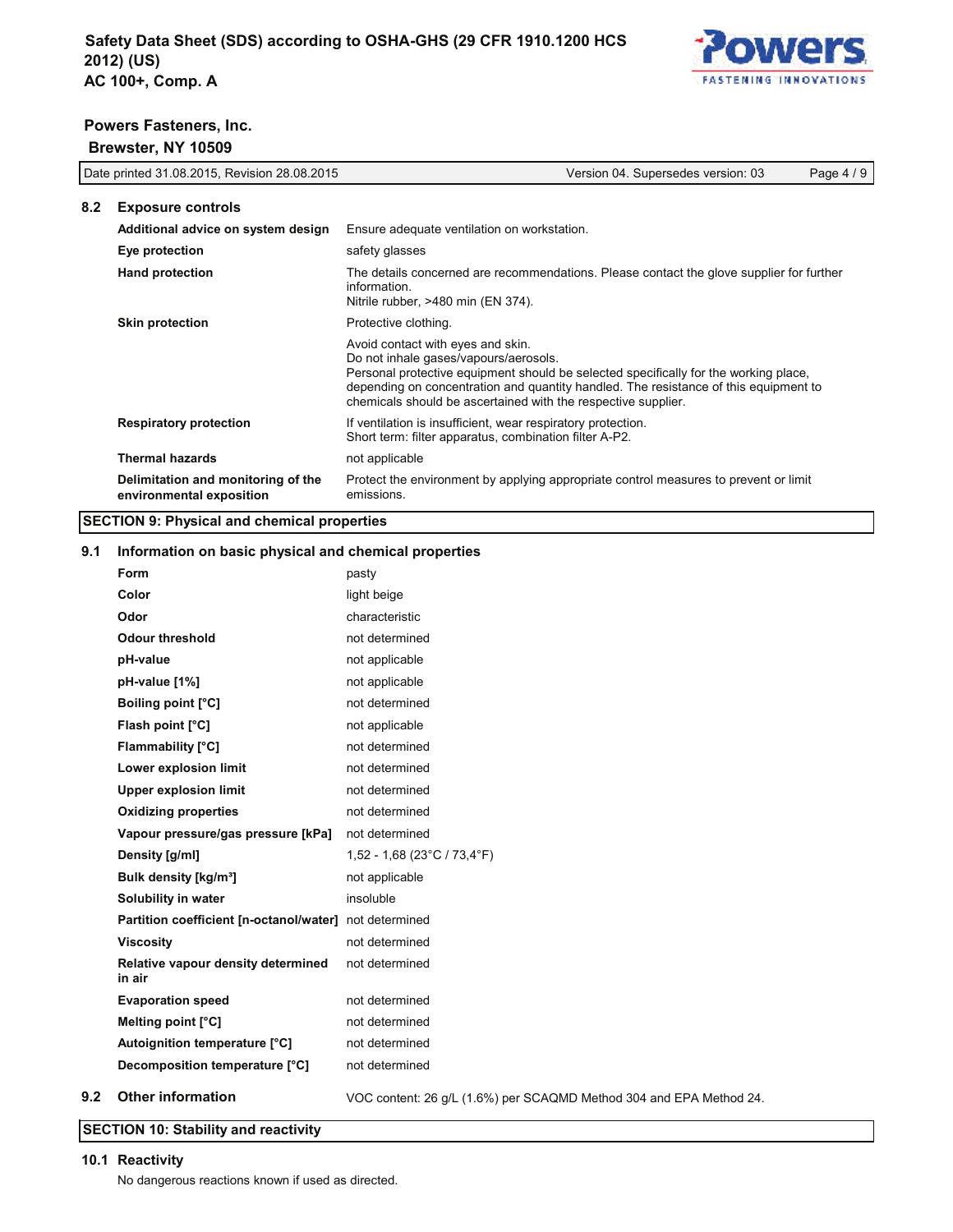

# **Powers Fasteners, Inc. Brewster, NY 10509**

|  | Date printed 31.08.2015, Revision 28.08.2015 | Version 04. Supersedes version: 03 | Page 5 / 9 |
|--|----------------------------------------------|------------------------------------|------------|
|--|----------------------------------------------|------------------------------------|------------|

# **10.2 Chemical stability**

The product is stable under standard conditions.

### **10.3 Possibility of hazardous reactions**

Reactions with oxidizing agents.

# **10.4 Conditions to avoid**

See SECTION 7.2.

#### **10.5 Incompatible materials**

Strong oxidizing agent.

# **10.6 Hazardous decomposition products**

No hazardous decomposition products known.

# **SECTION 11: Toxicological information**

# **11.1 Information on toxicological effects**

**Acute toxicity**

Product ATE-mix, oral, Rat: 2000 - 5000 mg/kg.

| Range [%] Substance                                                      |
|--------------------------------------------------------------------------|
| 10 - < 20 Ethylene dimethacrylate, CAS: 97-90-5                          |
| LD50, oral, Rat: 3300 mg/kg (RTECS).                                     |
| $0,1 - 1$ 1,1'-(p-Tolylimino)dipropan-2-ol, CAS: 38668-48-3              |
| LD50, oral, Rat: 27,5 mg/kg.                                             |
| 1-<10 Methacrylic acid, monoester with Propan-1,2-diole, CAS: 27813-02-1 |
| LD50, dermal, Rabbit: > 5000 mg/kg.                                      |
| LD50, oral, Rat: > 2000 mg/kg OECD 401.                                  |
|                                                                          |

| Serious eye damage/irritation                         | Toxicological data of complete product are not available.<br>No classification.<br>Calculation method                                                 |
|-------------------------------------------------------|-------------------------------------------------------------------------------------------------------------------------------------------------------|
| <b>Skin corrosion/irritation</b>                      | Does not contain any relevant substances fulfilling the classification criteria.                                                                      |
| Respiratory or skin sensitisation                     | Toxicological data of complete product are not available.<br>May cause an allergic skin reaction.<br>Calculation method                               |
| Specific target organ toxicity -<br>single exposure   | Toxicological data of complete product are not available.<br>May cause respiratory irritation.<br>Calculation method                                  |
| Specific target organ toxicity -<br>repeated exposure | Toxicological data of complete product are not available.<br>Based on the information available, the classification criteria have not been fulfilled. |
| <b>Mutagenicity</b>                                   | Does not contain any relevant substances fulfilling the classification criteria.                                                                      |
| <b>Reproduction toxicity</b>                          | Does not contain any relevant substances fulfilling the classification criteria.                                                                      |
| Carcinogenicity                                       | Does not contain any relevant substances fulfilling the classification criteria.                                                                      |
| <b>Aspiration hazard</b>                              | Does not contain any relevant substances fulfilling the classification criteria.                                                                      |
| <b>General remarks</b>                                |                                                                                                                                                       |
|                                                       | The toxicity data listed pertaining to the ingredients are intended for those working in the                                                          |

medicinal professions, experts for occupational health and safety and toxicologists. The toxicity data pertaining to the ingredients were supplied by the manufacturers of raw materials.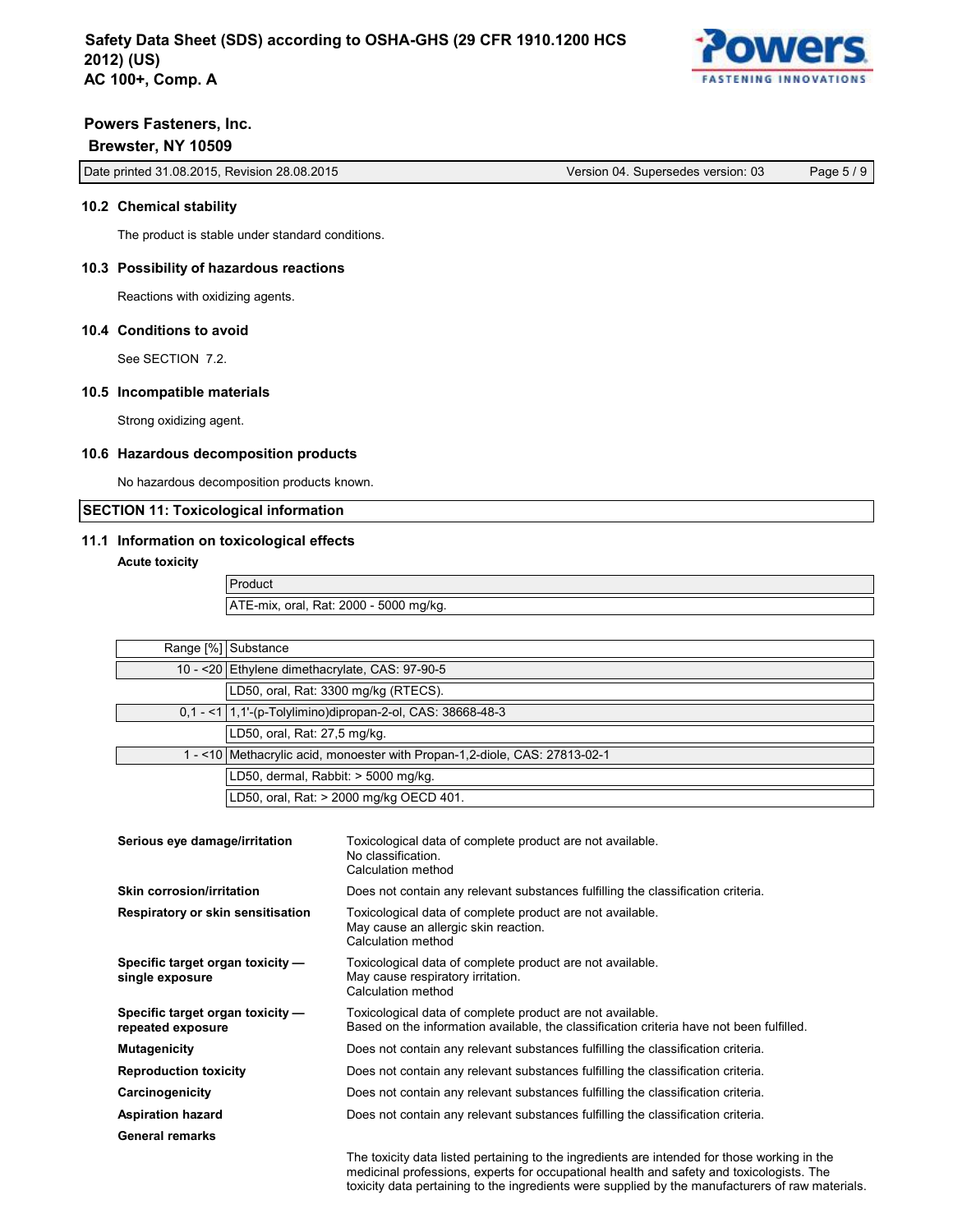

# **Brewster, NY 10509**

Date printed 31.08.2015, Revision 28.08.2015 Version 04. Supersedes version: 03 Page 6 / 9

# **SECTION 12: Ecological information**

# **12.1 Toxicity**

| Range [%] Substance                                                      |
|--------------------------------------------------------------------------|
| 10 - < 20 Ethylene dimethacrylate, CAS: 97-90-5                          |
| LC50, (96h), Danio rerio: 15,95 mg/l (OECD 203).                         |
| EC50, (3h), Pseudomonas putida: 570 mg/l (OECD 209).                     |
| $0,1 - 1$ 1,1'-(p-Tolylimino)dipropan-2-ol, CAS: 38668-48-3              |
| LC50, (96h), fish: 17 mg/l.                                              |
| EC50, (48h), Daphnia magna: 28,8 mg/l.                                   |
| 1-<10 Methacrylic acid, monoester with Propan-1,2-diole, CAS: 27813-02-1 |
| LC50, (48h), Leuciscus idus: 493 mg/l (DIN 38412).                       |
| EC50, (72h), Pseudokirchneriella subcapitata: 97,2 mg/l (OECD 201).      |
| EC50, (48h), Daphnia magna: 380 mg/l (OECD 202).                         |

### **12.2 Persistence and degradability**

| <b>Behaviour in environment</b><br>compartments | not determined |
|-------------------------------------------------|----------------|
| Behaviour in sewage plant                       | not determined |
| <b>Biological degradability</b>                 | not determined |

# **12.3 Bioaccumulative potential**

No information available.

# **12.4 Mobility in soil**

No information available.

# **12.5 Results of PBT and vPvB assessment**

Based on all available information not to be classified as PBT or vPvB respectively.

#### **12.6 Other adverse effects**

Ecological data of complete product are not available. The toxicity data pertaining to the ingredients were supplied by the manufacturers of raw materials. Do not discharge product unmonitored into the environment.

# **SECTION 13: Disposal considerations**

| <b>Product</b>                | Coordinate disposal with the disposal contractor/authorities if necessary.                                                                              |
|-------------------------------|---------------------------------------------------------------------------------------------------------------------------------------------------------|
| Contaminated packaging        | Uncontaminated packaging may be taken for recycling.<br>Packaging that cannot be cleaned should be disposed of as for product.                          |
| RCRA Hazard Class (40CFR 261) | Waste must be disposed of in accordance with federal, state and local environmental control<br>regulations. Consult your local or regional authorities. |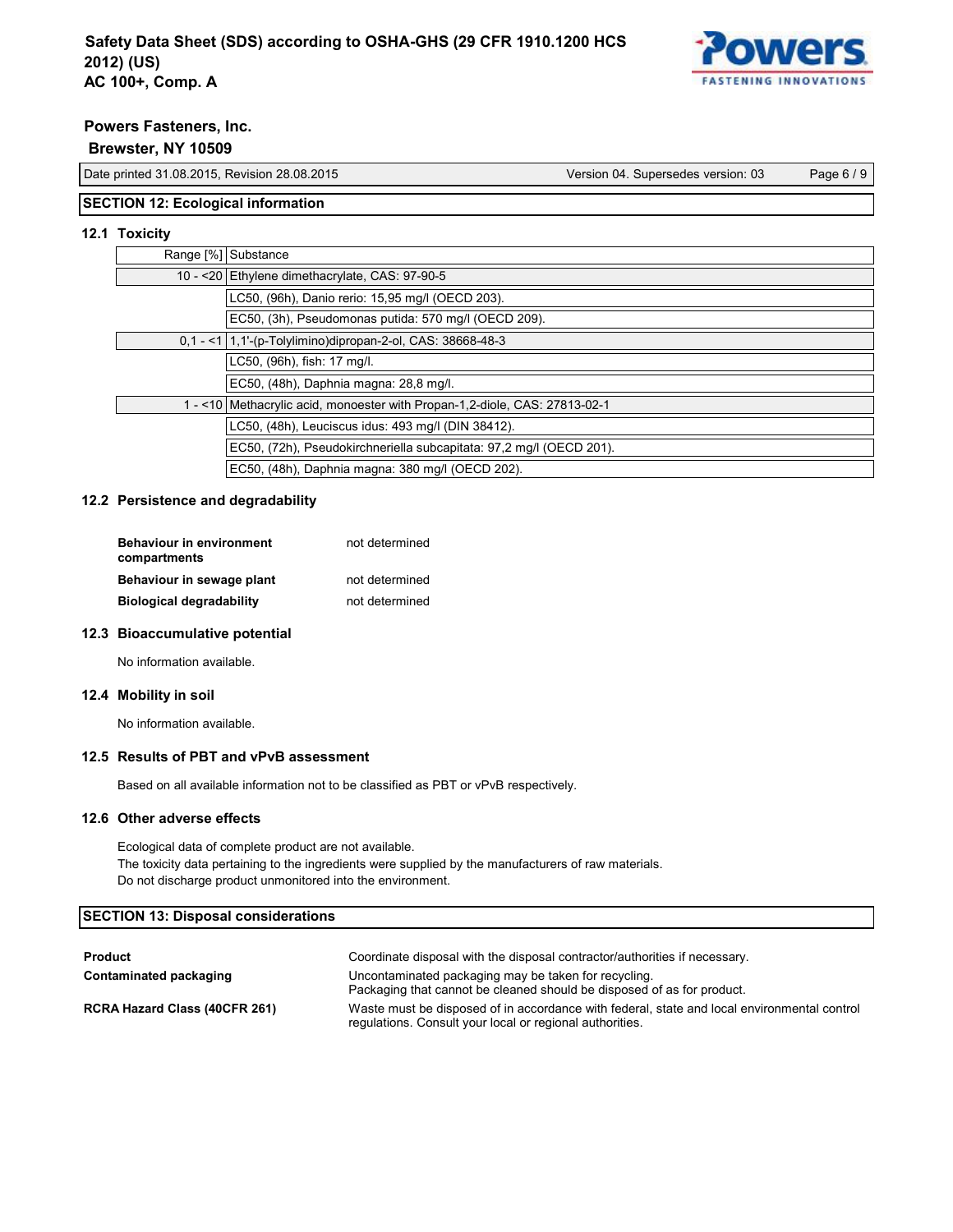

# **Powers Fasteners, Inc. Brewster, NY 10509** Date printed 31.08.2015, Revision 28.08.2015 Version 04. Supersedes version: 03 Page 7 / 9

Date printed 31.08.2015, Revision 28.08.2015 **Version 04. Supersedes version: 03** Page 7 / 9

### **SECTION 14: Transport 14.1 UN number** See Section 14.2 in accordance with UN shipping name with UN shipping name with UN shipping name with UN shipping name with UN shipping name with UN shipping name with UN shipping name with UN shipping name with UN shippin

See SECTION 14.2 in accordance with UN shipping name

# **14.2 UN proper shipping name Transport by land according to**

- **Transport by land according to ADR/RID** NO DANGEROUS GOODS
- **Inland navigation (ADN)** NO DANGEROUS GOODS

Marine transport in accordance with NOT CLASSIFIED AS "DANGEROUS GOODS" **IMDG**

**Air transport in accordance with IATA** NOT CLASSIFIED AS "DANGEROUS GOODS" **14.3 Transport hazard class(es)**

# 14.3  $\;$  Transport hazard class(es)

See SECTION 14.2 in accordance with UN shipping name

# **14.4 Packing group**

See SECTION 14.2 in accordance with UN shipping name

# **14.5 Environmental hazards**

See SECTION 14.2 in accordance with UN shipping name

# 14.6 Special precautions for user

Relevant information under SECTION 6 to 8.

# 14.7 Transport in bulk according to Annex II of MARPOL and the IBC Code

not applicable

| <b>SECTION 15: Regulatory information</b>                            |                                                                                                                          |
|----------------------------------------------------------------------|--------------------------------------------------------------------------------------------------------------------------|
| US Requlations                                                       |                                                                                                                          |
| <b>National regulations</b>                                          | 29 CFR 1910.1200, ANSI Z400.1-2010, OSHA-PEL, ACGIH-TLV, NTP, IARC, SARA Title III,<br>NFPA, TSCA, California - Prop. 65 |
| - SARA, 302                                                          | This product does not contain any ingredients regulated under this list.                                                 |
| - SARA, 311                                                          | This product does not contain any ingredients regulated under this list.                                                 |
| - SARA, 313                                                          | This product does not contain any ingredients regulated under this list.                                                 |
| - CA Proposition 65                                                  | No components require labeling under California Proposition 65.                                                          |
| - TSCA                                                               | All chemical substances in this material are included on or exempted from listing on the<br>TSCA Inventory.              |
| - FDA                                                                | not applicable                                                                                                           |
| American Conference of Governmental<br>Industrial Hygienists - ACGIH | ACGIH: yes - contains crystalline silica                                                                                 |
| International Agency for Research on<br>Cancer IARC                  | IARC: yes - contains crystalline silica.                                                                                 |
| National Toxicology Program - NTP                                    | This product is named NTP - National Toxicology Program (contains crystalline silica).                                   |
| <b>HAP-VOC</b>                                                       | $0\%$                                                                                                                    |
| <b>Transport-regulations</b>                                         | DOT-Classification, ADR (2013); IMDG-Code (2013, 36. Amdt.); IATA-DGR (2013).                                            |
| Other Right to Know Laws                                             |                                                                                                                          |
|                                                                      |                                                                                                                          |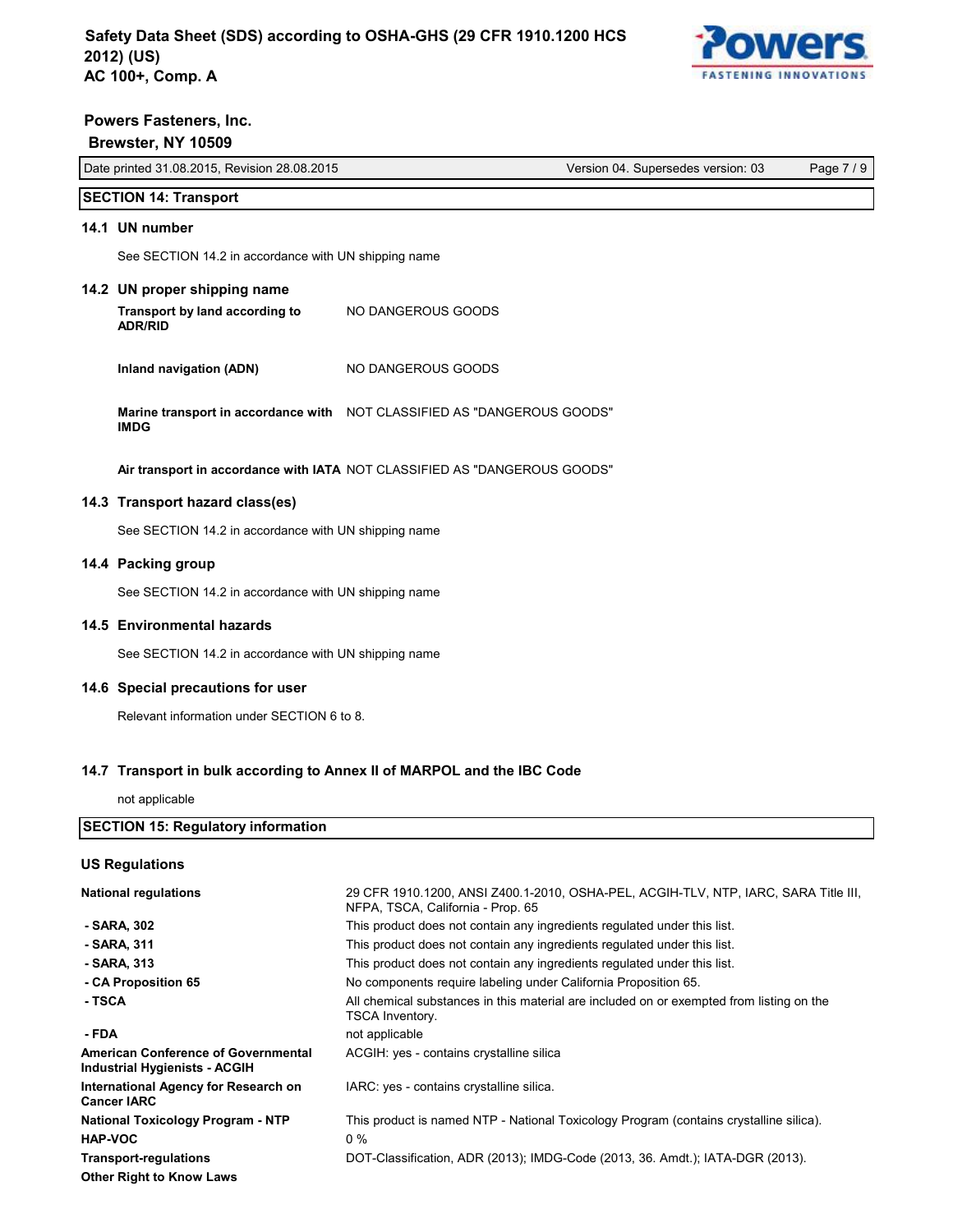

#### **Brewster, NY 10509**

Date printed 31.08.2015, Revision 28.08.2015 Version 04. Supersedes version: 03 Page 8 / 9

### **SECTION 16: Other information**

#### **16.1 Hazard statements (SECTION 3)**

H412 Harmful to aquatic life with long lasting effects.

H300 Fatal if swallowed.

H372 Causes damage to organs through prolonged or repeated exposure.

H319 Causes serious eye irritation.

H317 May cause an allergic skin reaction.

H335 May cause respiratory irritation.

#### **16.2 Abbreviations and acronyms:**

**16.3 Other information** ACGIH = American Conference of Governmental Industrial Hygienists; ADR = Accord européen relatif au transport international des marchandises Dangereuses par Route; RID = Règlement concernant le transport international ferroviaire de marchandises dangereuses; ADN = Accord européen relatif au transport international des marchandises dangereuses par voie de navigation intérieure; CAS = Chemical Abstracts Service; CERCLA = Comprehensive Environmental Response, Compensation and Liability Act; CFR = Code of Federal Regulations; CPR = Controlled Products Regulations; DMEL = Derived Minimum Effect Level; DNEL = Derived No Effect Level; DOT = Department of Transportation; EC50 = Median effective concentration; EPA = Environmental Protection Agency; GHS = Globally Harmonized System of Classification and Labelling of Chemicals; IATA = International Air Transport Association; IBC-Code = International Code for the Construction and Equipment of Ships carrying Dangerous Chemicals in Bulk; IC50 = Inhibition concentration, 50%; IMDG = International Maritime Code for Dangerous Goods; IARC = International Agency of Research on Cancer; IATA = International Air Transport Association; TSCA = Toxic Substance Control Act; HMIS = Hazardous Materials Identification System; NFPA = National Fire Protection Association; NIOSH = National Institute for Occupational Safety and Health; OSHA = Occupational Safety and Health Administration; LC50 = Lethal concentration, 50%; LD50 = Median lethal dose, 50%; MARPOL = International Convention for the Prevention of Marine Pollution from Ships; PBT = Persistent, Bioaccumulative and Toxic substance; PNEC = Predicted No-Effect Concentration; REACH = Registration, Evaluation, Authorisation and Restriction of Chemicals; SARA = Superfund Amendments and Reauthorization Act; TLV®/TWA = Threshold limit value – time-weighted average; TLV®STEL = Threshold limit value – short-time exposure limit; VOC = Volatile Organic Compounds; vPvB = very Persistent and very Bioaccumulative;

**Classification procedure** Skin Sens. 1: H317 May cause an allergic skin reaction. (Calculation method) STOT SE 3: H335 May cause respiratory irritation. (Calculation method)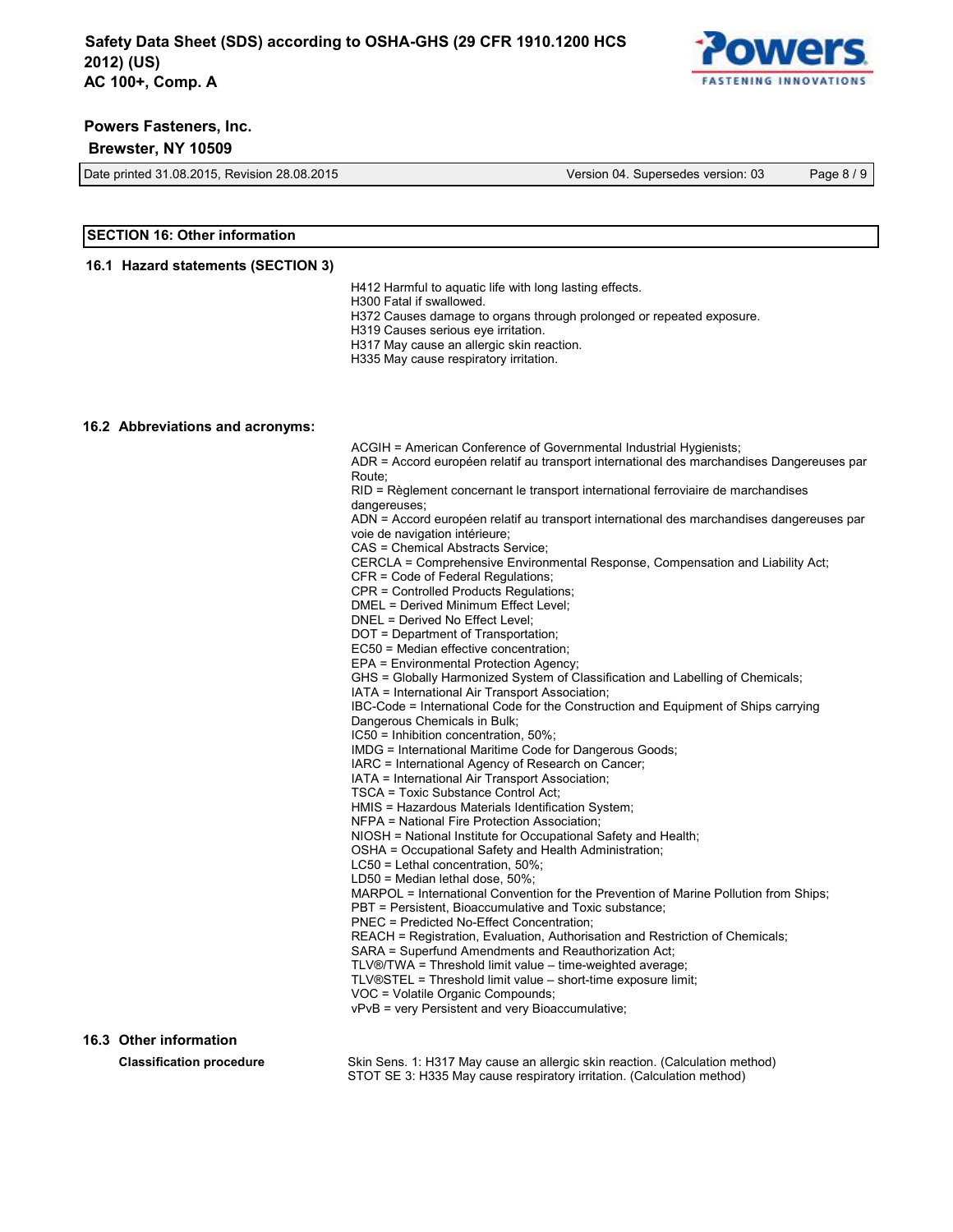

# **Powers Fasteners, Inc. Brewster, NY 10509**

| Date printed 31.08.2015, Revision 28.08.2015 | Page 9/9<br>Version 04. Supersedes version: 03                                                                                                                                                                                                                                                                         |
|----------------------------------------------|------------------------------------------------------------------------------------------------------------------------------------------------------------------------------------------------------------------------------------------------------------------------------------------------------------------------|
| <b>Modified position</b>                     | SECTION 2 been added: P271 Use only outdoors or in a well-ventilated area.                                                                                                                                                                                                                                             |
|                                              | SECTION 2 deleted: P261 Avoid breathing vapours.                                                                                                                                                                                                                                                                       |
|                                              | SECTION 2 been added: The product is required to be labelled in accordance with GHS/CLP-<br>Directives.                                                                                                                                                                                                                |
|                                              | SECTION 2 deleted: The product is classified as hazardous in accordance to OSHA Standard<br>29 CFR 1910.1200 (HCS 2012)                                                                                                                                                                                                |
|                                              | SECTION 2 been added: P405 Store locked up.                                                                                                                                                                                                                                                                            |
|                                              | SECTION 8 been added: safety glasses                                                                                                                                                                                                                                                                                   |
|                                              | SECTION 8 deleted: Tightly fitting goggles.                                                                                                                                                                                                                                                                            |
|                                              | SECTION 11 deleted: There is no evidence of any reproductive toxicity effects.                                                                                                                                                                                                                                         |
|                                              | SECTION 11 been added: No classification.                                                                                                                                                                                                                                                                              |
|                                              | SECTION 11 been added: Calculation method                                                                                                                                                                                                                                                                              |
|                                              | SECTION 11 been added: Does not contain any relevant substances fulfilling the<br>classification criteria.                                                                                                                                                                                                             |
|                                              | SECTION 11 deleted: Sensitizing.                                                                                                                                                                                                                                                                                       |
|                                              | SECTION 11 been added: May cause an allergic skin reaction.                                                                                                                                                                                                                                                            |
|                                              | SECTION 11 been added: May cause respiratory irritation.                                                                                                                                                                                                                                                               |
|                                              | SECTION 11 deleted: There is no evidence of any mutagenic effects.                                                                                                                                                                                                                                                     |
|                                              | SECTION 11 deleted: There is no evidence of any carcinogenic effects.                                                                                                                                                                                                                                                  |
|                                              | SECTION 11 deleted: The product was classified on the basis of the calculation procedure of<br>the preparation directive.                                                                                                                                                                                              |
|                                              | SECTION 11 been added: The toxicity data listed pertaining to the ingredients are intended<br>for those working in the medicinal professions, experts for occupational health and safety and<br>toxicologists. The toxicity data pertaining to the ingredients were supplied by the<br>manufacturers of raw materials. |
|                                              | SECTION 11 been added: Based on the information available, the classification criteria have<br>not been fulfilled.                                                                                                                                                                                                     |
|                                              | SECTION 12 deleted: No classification on the basis of the calculation procedure of the<br>preparation directive.                                                                                                                                                                                                       |
| 16.4 Ratings                                 |                                                                                                                                                                                                                                                                                                                        |

# **HMIS Ratings**

| <b>HEALTH</b>              | 2 2 - Moderate Hazard                                                                      |
|----------------------------|--------------------------------------------------------------------------------------------|
| <b>FLAMMABILITY</b>        | 2 2 - Moderate Hazard                                                                      |
| <b>REACTIVITY</b>          | 1 1 - Slight Hazard                                                                        |
| <b>PERSONAL PROTECTION</b> | $X \mid X$ - Personal protection rating to be supplied by user depending on use conditions |

#### **NFPA Ratings**



TOP, FLAMMABILITY: 2 - Moderate Hazard LEFT, HEALTH: 2 - Moderate Hazard RIGHT, REACTIVITY: 1 - Slight Hazard BOTTOM, SPECIAL NOTICE: -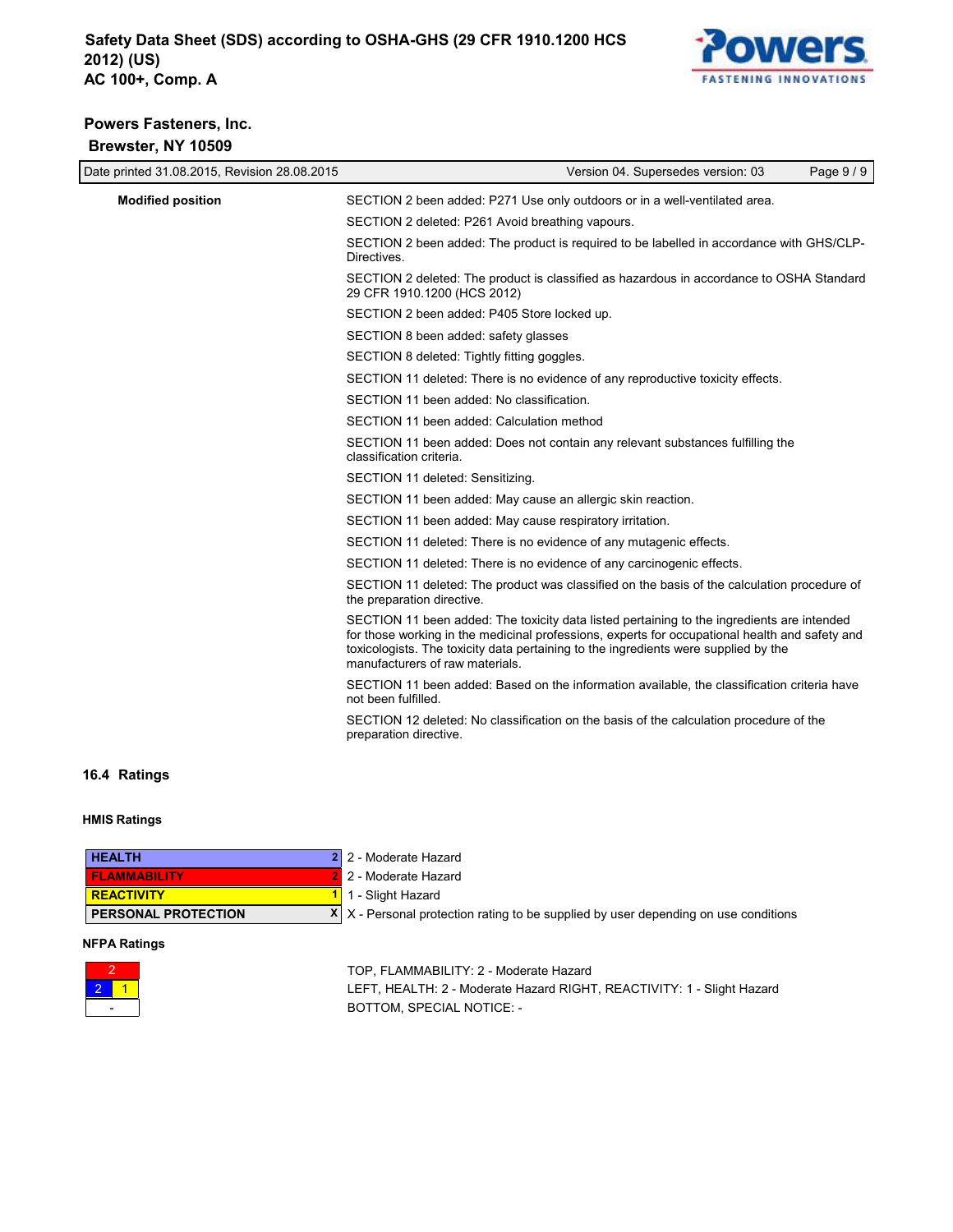

# Date printed 01.09.2015, Revision 25.02.2015 Version 05. Supersedes version: 04 Page 1 / 9  **Brewster, NY 10509 SECTION 1: Identification of the substance/mixture and of the company/undertaking 1.1 Product identifier AC 100+, Comp. B 1.2 Relevant identified uses of the substance or mixture and uses advised against 1.2.1 Relevant uses** Adhesive mortar for fastening to concrete elements B-Component (Hardener) **1.2.2 Uses advised against** None known. **1.3 Details of the supplier of the safety data sheet Company Company Powers Fasteners, Inc.** 2 Powers Lane Brewster, NY 10509 / USA Phone +1 800-524-3244 Fax +1 877-871-1965 **Address enquiries to** Safety Data Sheet sdb@chemiebuero.de **1.4 Emergency telephone number** Advisory body **Chemtrec: 1-800-424-9300 (Within Continental USA)**; Chemtrec: 703-527-3887 (Outside USA). **SECTION 2: Hazards identification 2.1 Classification of the substance or mixture** Skin Sens. 1: H317 May cause an allergic skin reaction. Eye Irrit. 2: H319 Causes serious eye irritation. **2.2 Label elements** The product is required to be labelled in accordance with GHS-Directives. **Hazard pictograms Signal word** WARNING **Contains:** Dibenzoyl peroxide Hazard statements **H317 May cause an allergic skin reaction.** H319 Causes serious eye irritation. **Precautionary statements** P261 Avoid breathing vapours. P280 Wear protective gloves/eye protection/face protection. P363 Wash contaminated clothing before reuse. P501 Dispose of contents/container to in accordance with local/regional/national/international

# **2.3 Other hazards**

**Powers Fasteners, Inc.**

| Environmental hazards | Does not contain any PBT or vPvB substances.                             |
|-----------------------|--------------------------------------------------------------------------|
| <b>Other hazards</b>  | Further hazards were not determined with the current level of knowledge. |

regulation.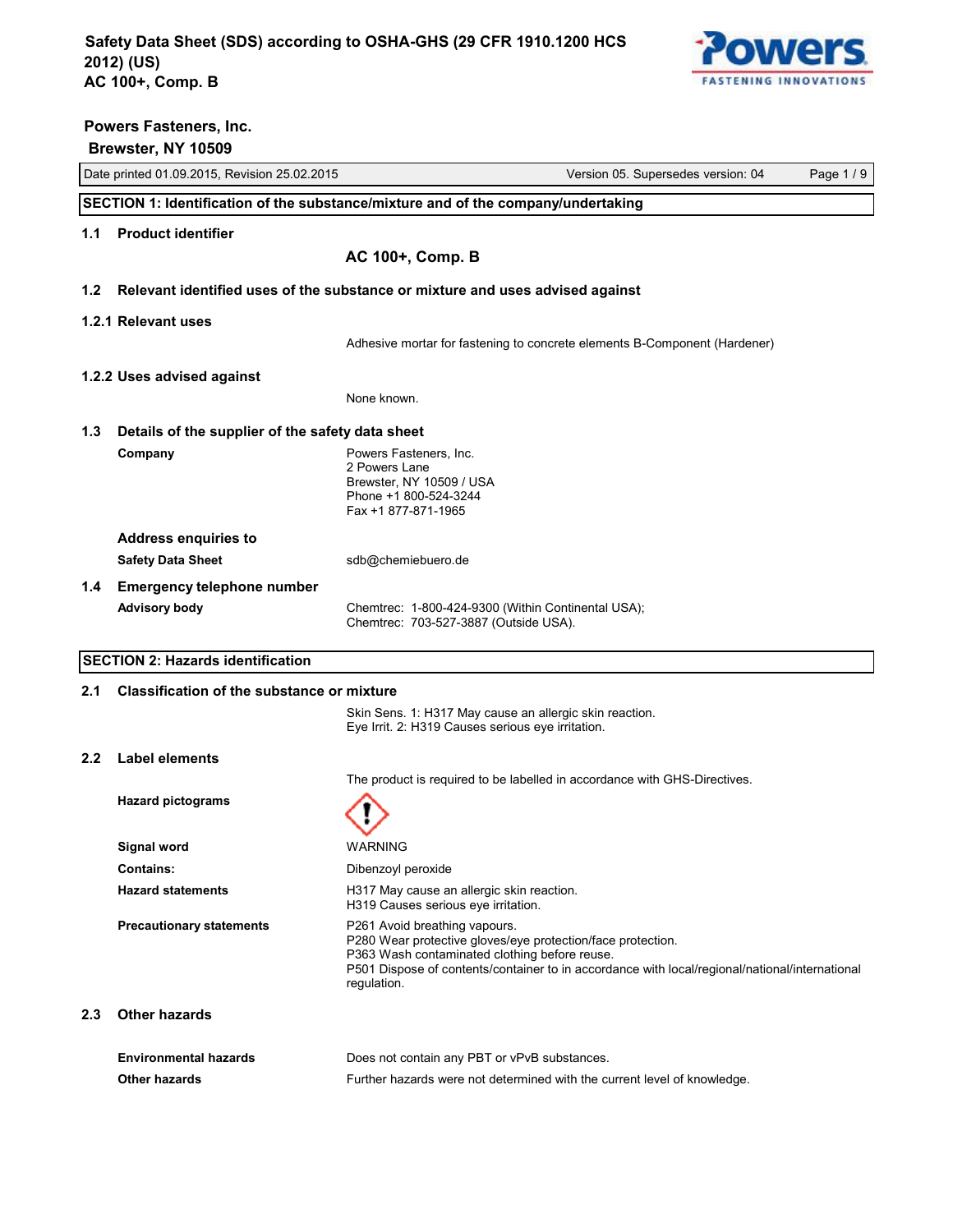

### **Brewster, NY 10509**

Date printed 01.09.2015, Revision 25.02.2015 Version 05. Supersedes version: 04 Page 2 / 9

# **SECTION 3: Composition / Information on ingredients**

# **Product-type:**

**The product is a mixture.**

| Range [%] Substance                                                                                                     |
|-------------------------------------------------------------------------------------------------------------------------|
| 1 - < 20 Dibenzoyl peroxide                                                                                             |
| CAS: 94-36-0                                                                                                            |
| GHS: Org. Perox. B: H241 - Eye Irrit. 2: H319 - Skin Sens. 1: H317 - Aquatic Acute 1: H400, M = 10                      |
| 1 - <5 Reaction mass of Diethylene glycole dibenzoate, Dipropylene glycole dibenzoate and Triethylene glycol dibenzoate |
|                                                                                                                         |
| 1 - <5 $ 2$ -Ethylhexyl benzoate                                                                                        |
| CAS: 5444-75-7                                                                                                          |
| GHS: Aquatic Chronic 4: H413                                                                                            |
| 1 - <5   Quartz $(< 10 \mu m)$                                                                                          |
| CAS: 14808-60-7                                                                                                         |
| GHS: STOT RE 1: H372                                                                                                    |
|                                                                                                                         |

**Comment on component parts** The quartz in this preparation is not available on foreseeable use. Substances of Very High Concern - SVHC: substances are not contained or are below 0,1%. For full text of H-statements: see SECTION 16.

# **SECTION 4: First aid measures**

### **4.1 Description of first aid measures**

| <b>General information</b> | Take off contaminated clothing and wash before reuse.                                                                                                                                |
|----------------------------|--------------------------------------------------------------------------------------------------------------------------------------------------------------------------------------|
| Inhalation                 | Ensure supply of fresh air.<br>In the event of symptoms seek medical treatment.                                                                                                      |
| <b>Skin contact</b>        | In case of contact with skin wash off immediately with soap and water.<br>Consult a doctor if skin irritation persists.                                                              |
| Eye contact                | Rinse cautiously with water for several minutes. Remove contact lenses, if present and easy<br>to do. Continue rinsing.<br>If eye irritation persists: Get medical advice/attention. |
| Ingestion                  | Supply with medical care.<br>Rinse out mouth and give plenty of water to drink.                                                                                                      |

### **4.2 Most important symptoms and effects, both acute and delayed**

Allergic reactions Irritant effects

#### **4.3 Indication of any immediate medical attention and special treatment needed**

Treat symptomatically.

# **SECTION 5: Fire-fighting measures 5.1 Extinguishing media Suitable extinguishing media** Carbon dioxide. Dry powder. Water spray jet. **Extinguishing media that must not be used** Full water jet Foam. **5.2 Special hazards arising from the substance or mixture** In the event of fire the following can be released: Carbon monoxide (CO)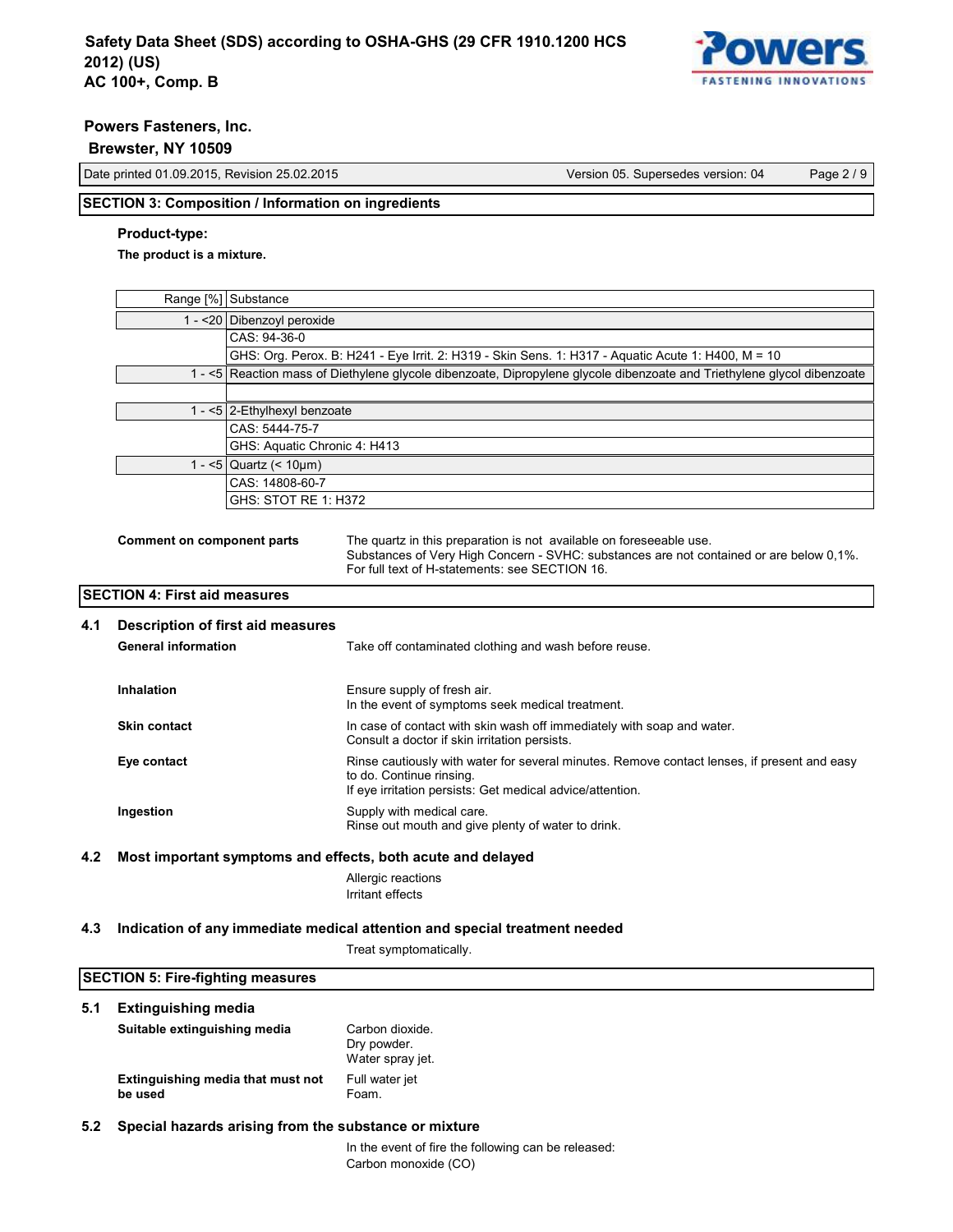

|     | Brewster, NY 10509                                           |                                                                                                                                                                                                                                                         |            |
|-----|--------------------------------------------------------------|---------------------------------------------------------------------------------------------------------------------------------------------------------------------------------------------------------------------------------------------------------|------------|
|     | Date printed 01.09.2015, Revision 25.02.2015                 | Version 05. Supersedes version: 04                                                                                                                                                                                                                      | Page 3 / 9 |
|     | 5.3 Advice for firefighters                                  |                                                                                                                                                                                                                                                         |            |
|     |                                                              | Do not inhale explosion and/or combustion gases.<br>Use self-contained breathing apparatus.                                                                                                                                                             |            |
|     |                                                              | Fire residues must be disposed of in accordance within the local regulations.                                                                                                                                                                           |            |
|     | <b>SECTION 6: Accidental release measures</b>                |                                                                                                                                                                                                                                                         |            |
| 6.1 |                                                              | Personal precautions, protective equipment and emergency procedures                                                                                                                                                                                     |            |
|     |                                                              | Ensure adequate ventilation.<br>Use personal protective equipment.<br>High risk of slipping due to leakage/spillage of product.<br>Keep away from all sources of ignition.                                                                              |            |
| 6.2 | <b>Environmental precautions</b>                             |                                                                                                                                                                                                                                                         |            |
|     |                                                              | Do not discharge into the drains/surface waters/groundwater.<br>In case the product spills into drains/surface waters/groundwater, immediately inform the<br>authorities.                                                                               |            |
| 6.3 | Methods and material for containment and cleaning up         |                                                                                                                                                                                                                                                         |            |
|     |                                                              | Take up mechanically.<br>Take up residues with absorbent material (e.g. sand, sawdust, general purpose binder,<br>diatomaceous earth).<br>Dispose of absorbed material in accordance within the regulations.                                            |            |
| 6.4 | <b>Reference to other sections</b>                           |                                                                                                                                                                                                                                                         |            |
|     |                                                              | See SECTION 8+13                                                                                                                                                                                                                                        |            |
|     | <b>SECTION 7: Handling and storage</b>                       |                                                                                                                                                                                                                                                         |            |
| 7.1 | <b>Precautions for safe handling</b>                         |                                                                                                                                                                                                                                                         |            |
|     |                                                              | Use only in well-ventilated areas.                                                                                                                                                                                                                      |            |
|     |                                                              | Keep away from all sources of ignition - Refrain from smoking.                                                                                                                                                                                          |            |
|     |                                                              | Take off contaminated clothing and wash before reuse.<br>Do not eat, drink, smoke or take drugs at work.<br>Wash hands before breaks and after work.<br>Use barrier skin cream.                                                                         |            |
| 7.2 | Conditions for safe storage, including any incompatibilities |                                                                                                                                                                                                                                                         |            |
|     |                                                              | Keep only in original container.<br>Prevent penetration into the ground.                                                                                                                                                                                |            |
|     |                                                              | Do not store together with food and animal food/diet.                                                                                                                                                                                                   |            |
|     |                                                              | Keep container in a well-ventilated place.<br>Keep container tightly closed.<br>Keep in a cool place. Store in a dry place.<br>Store in a dark place.<br>Protect from atmospheric moisture and water.<br>Recommended storage temperature: 5 °C - +25 °C |            |
| 7.3 | Specific end use(s)                                          |                                                                                                                                                                                                                                                         |            |
|     |                                                              | See product use, SECTION 1.2                                                                                                                                                                                                                            |            |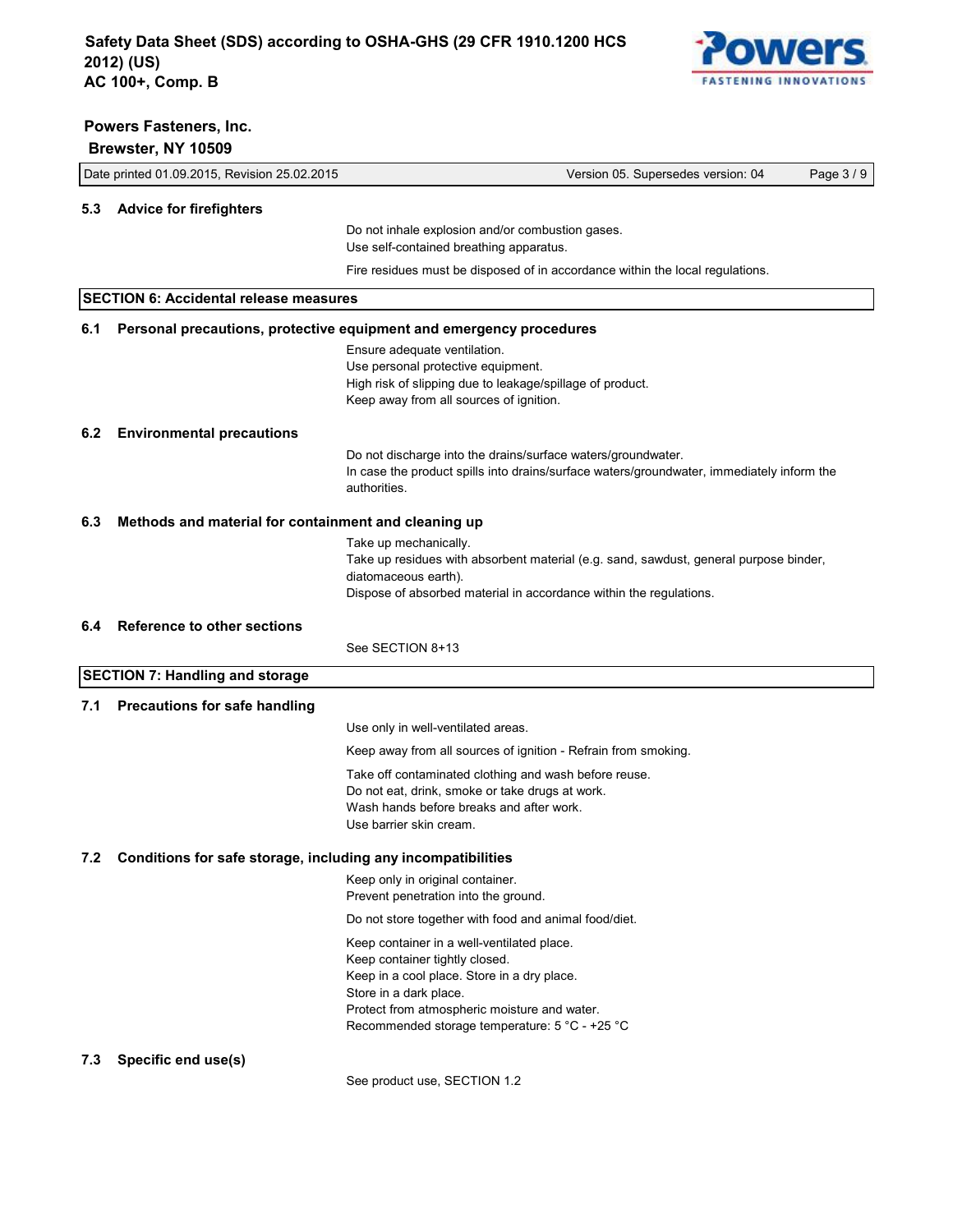

# **Brewster, NY 10509**

Date printed 01.09.2015, Revision 25.02.2015 Version 05. Supersedes version: 04 Page 4 / 9

# **SECTION 8: Exposure controls/personal protection**

# **8.1 Control parameters**

**Ingredients with occupational exposure limits to be monitored (US)**

| Range [%] Substance                                   |
|-------------------------------------------------------|
| 1 - < 20   Dibenzoyl peroxide                         |
| $CAS: 94-36-0$                                        |
| Long-term exposure: 5 mg/m <sup>3</sup> , OSHA, NIOSH |

### **DNEL**

| Range [%] Substance                                                                   |
|---------------------------------------------------------------------------------------|
| 1 - < 20 Dibenzoyl peroxide, CAS: 94-36-0                                             |
| Industrial, dermal, Long-term - systemic effects: 6,6 mg/kg bw/d.                     |
| Industrial, inhalative, Long-term - systemic effects: 11,75 mg/m <sup>3</sup> .       |
| general population, oral, Long-term - systemic effects: 1,65 mg/kg bw/d.              |
| general population, dermal, Long-term - systemic effects: 3.3 mg/kg bw/d.             |
| general population, inhalative, Long-term - systemic effects: 2.9 mg/m <sup>3</sup> . |

# **PNEC**

| Range [%] Substance                       |                                           |
|-------------------------------------------|-------------------------------------------|
|                                           | 1 - < 20 Dibenzoyl peroxide, CAS: 94-36-0 |
|                                           | oral (food), 6,67 mg/kg dw.               |
|                                           | soil, 0,0758 mg/kg dw.                    |
| sediment (freshwater), 0,338 mg/kg dw.    |                                           |
| sewage treatment plants (STP), 0,35 mg/l. |                                           |
| freshwater, 0,000602 mg/l.                |                                           |
|                                           | seawater, 0,0000602 mg/l.                 |

#### **8.2 Exposure controls**

| Additional advice on system design                             | Ensure adequate ventilation on workstation.                                                                                                                                                                                                                                                                                 |
|----------------------------------------------------------------|-----------------------------------------------------------------------------------------------------------------------------------------------------------------------------------------------------------------------------------------------------------------------------------------------------------------------------|
| Eye protection                                                 | Tightly fitting goggles.                                                                                                                                                                                                                                                                                                    |
| <b>Hand protection</b>                                         | The details concerned are recommendations. Please contact the glove supplier for further<br>information.<br>In splash contact<br>Nitrile rubber, >120 min (EN 374).<br>In full contact:<br>Butyl rubber, >480 min (EN 374).                                                                                                 |
| <b>Skin protection</b>                                         | Protective clothing.                                                                                                                                                                                                                                                                                                        |
|                                                                | Avoid contact with eyes and skin.<br>Do not inhale gases/vapours/aerosols.<br>Personal protective equipment should be selected specifically for the working place,<br>depending on concentration and quantity handled. The resistance of this equipment to<br>chemicals should be ascertained with the respective supplier. |
| <b>Respiratory protection</b>                                  | If ventilation is insufficient, wear respiratory protection.<br>Short term: filter apparatus, combination filter A-P2.                                                                                                                                                                                                      |
| <b>Thermal hazards</b>                                         | not applicable                                                                                                                                                                                                                                                                                                              |
| Delimitation and monitoring of the<br>environmental exposition | Protect the environment by applying appropriate control measures to prevent or limit<br>emissions.                                                                                                                                                                                                                          |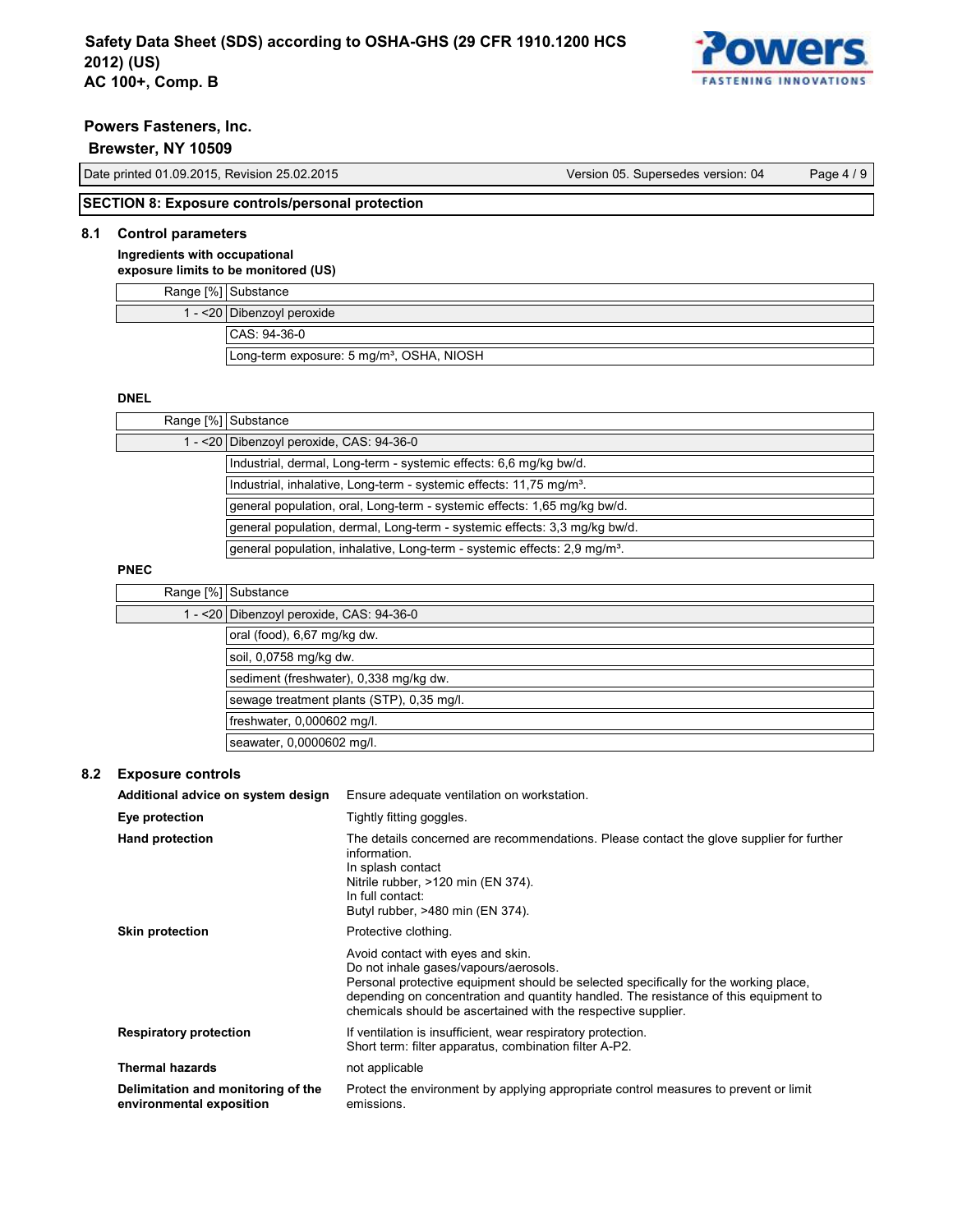

# Powers Fasteners, Inc. **Example 20** No. 2014 19:30 19:30 19:30 19:30 19:30 19:30 19:30 19:30 19:30 19:30 19:30

|     | Date printed 01.09.2015, Revision 25.02.2015           |                | Version 05. Supersedes version: 04 | Page 5 / 9 |
|-----|--------------------------------------------------------|----------------|------------------------------------|------------|
|     | <b>SECTION 9: Physical and chemical properties</b>     |                |                                    |            |
| 9.1 | Information on basic physical and chemical properties  |                |                                    |            |
|     | Form                                                   | pasty          |                                    |            |
|     | Color                                                  | black          |                                    |            |
|     | Odor                                                   | characteristic |                                    |            |
|     | <b>Odour threshold</b>                                 | not determined |                                    |            |
|     | pH-value                                               | not applicable |                                    |            |
|     | pH-value [1%]                                          | not applicable |                                    |            |
|     | <b>Boiling point [°C]</b>                              | not determined |                                    |            |
|     | Flash point [°C]                                       | 116            |                                    |            |
|     | <b>Flammability</b> [°C]                               | not determined |                                    |            |
|     | Lower explosion limit                                  | not determined |                                    |            |
|     | <b>Upper explosion limit</b>                           | not determined |                                    |            |
|     | <b>Oxidizing properties</b>                            | not determined |                                    |            |
|     | Vapour pressure/gas pressure [kPa]                     | not determined |                                    |            |
|     | Density [g/ml]                                         | not determined |                                    |            |
|     | Bulk density [kg/m <sup>3</sup> ]                      | not applicable |                                    |            |
|     | Solubility in water                                    | insoluble      |                                    |            |
|     | Partition coefficient [n-octanol/water] not determined |                |                                    |            |
|     | <b>Viscosity</b>                                       | not determined |                                    |            |
|     | Relative vapour density determined<br>in air           | not determined |                                    |            |
|     | <b>Evaporation speed</b>                               | not determined |                                    |            |
|     | Melting point [°C]                                     | not determined |                                    |            |
|     | Autoignition temperature [°C]                          | not determined |                                    |            |
|     | Decomposition temperature [°C]                         | not determined |                                    |            |
| 9.2 | <b>Other information</b>                               |                |                                    |            |

VOC content: 26 g/L (1.6%) per SCAQMD Method 304 and EPA Method 24.

# **SECTION 10: Stability and reactivity SECTION 10: Stability and reactivity SECTION 10: Stability and reactivity SECTION 10: Stability and reactivity 10.1 Reactivity** See SECTION 1

# **10.1 Reactivity**

See SECTION 10.3. See SECTION 10.3. See SECTION 10.3. See SECTION 10.3. **10.2 Chemical stability 10.2 Chemical stability**

# **10.2 Chemical stability 10.2 Chemical stability 10.2 Chemical stability 10.2 Chemical stability** Stable under normal ambient conditions (ambient temperature).

Stable under normal ambient conditions (ambient temperature).

# 10.3 Possibility of hazardous reactions

Reactions with oxidizing agents. Reactions with oxidizing agents. Reactions with oxidizing agents. Reactions with oxidizing agents. **10.4 Conditions to avoid 10.4 Conditions to avoid**

# **10.4 Conditions to avoid 10.4 Conditions to avoid 10.4 Conditions to avoid** Strong heating. Strong heating.

onong hoating.<br>See SECTION Strong heating. See SECTION 7.2. See SECTION 7.2.

# See SECTION 7.2. See SECTION 7.2. **10.5 Incompatible materials 10.5 Incompatible materials**

**10.5 Incompatible materials** 

# Strong oxidizing agent. Strong oxidizing agent. Strong oxidizing agent. **10.6 Hazardous decomposition products 10.6 Hazardous decomposition products**

**10.6 Hazardous decomposition products 10.6 Hazardous decomposition products** No hazardous decomposition products known. No hazardous decomposition products known.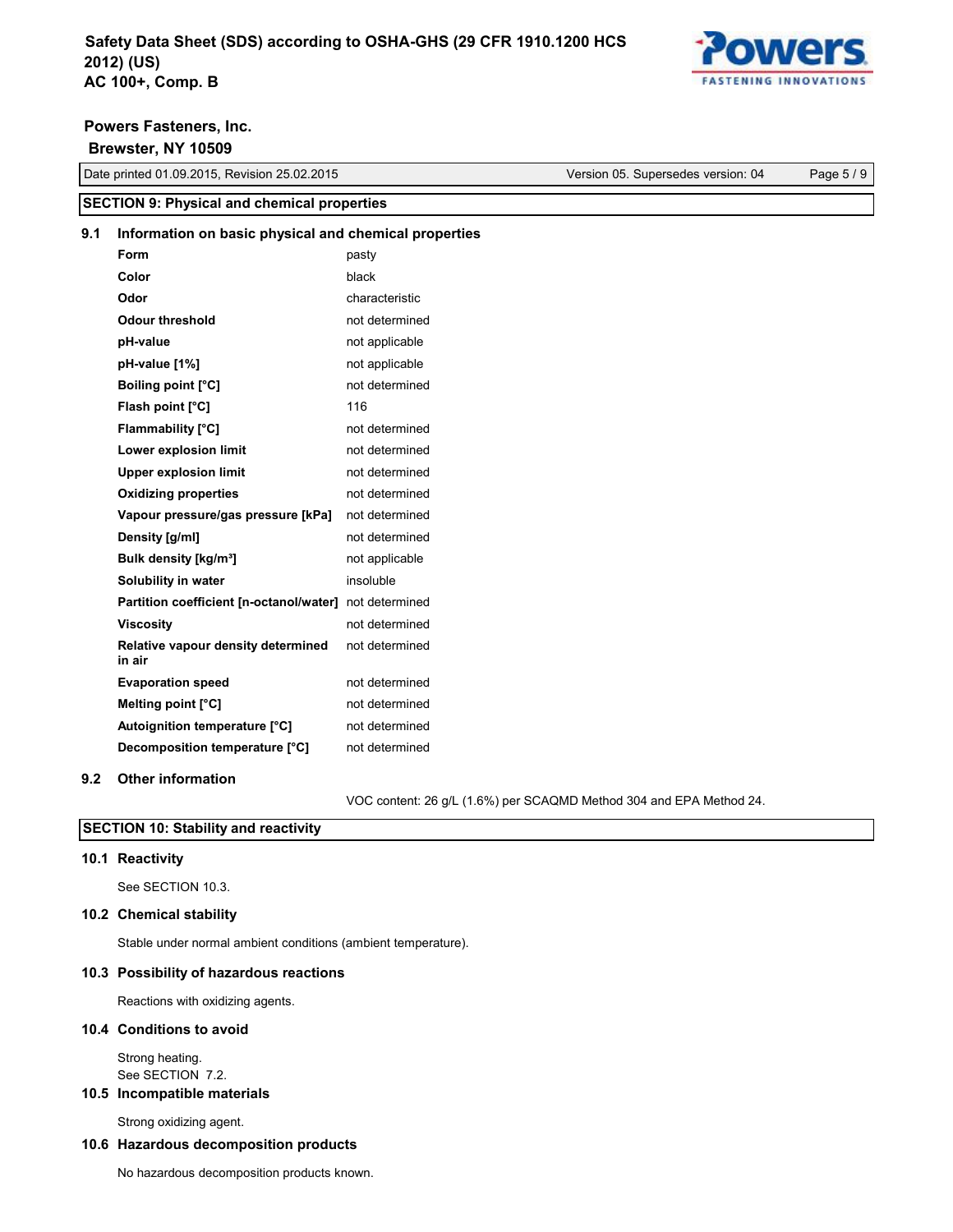

# **Brewster, NY 10509 Date printed 01.09.2015, Revision 25.02.2015 Version 25.02.2015**

| Date printed 01.09.2015, Revision 25.02.2015 | Version 05. Supersedes version: 04 | Page 6/9 |
|----------------------------------------------|------------------------------------|----------|

# **SECTION 11: Toxicological information**

# **11.1 Information on toxicological effects**

# Acute toxicity

| Range [%] Substance                          |
|----------------------------------------------|
| 1 - <5 2-Ethylhexyl benzoate, CAS: 5444-75-7 |
| LD50, dermal, Rabbit: >5000 mg/kg bw.        |
| LD50, oral, Rat: >2000 mg/kg bw.             |
| 1 - <20 Dibenzoyl peroxide, CAS: 94-36-0     |
| LD50, oral, Rat: >5000 mg/kg.                |

| Serious eye damage/irritation                         | not determined                                                                                                                                                                                                                                        |
|-------------------------------------------------------|-------------------------------------------------------------------------------------------------------------------------------------------------------------------------------------------------------------------------------------------------------|
| Skin corrosion/irritation                             | not determined                                                                                                                                                                                                                                        |
| Respiratory or skin sensitisation                     | not determined                                                                                                                                                                                                                                        |
| Specific target organ toxicity -<br>single exposure   | not determined                                                                                                                                                                                                                                        |
| Specific target organ toxicity -<br>repeated exposure | not determined                                                                                                                                                                                                                                        |
| <b>Mutagenicity</b>                                   | There is no evidence of any mutagenic effects.                                                                                                                                                                                                        |
| <b>Reproduction toxicity</b>                          | There is no evidence of any reproductive toxicity effects.                                                                                                                                                                                            |
| Carcinogenicity                                       | There is no evidence of any carcinogenic effects.                                                                                                                                                                                                     |
| <b>General remarks</b>                                |                                                                                                                                                                                                                                                       |
|                                                       | Toxicological data of complete product are not available.<br>The toxicity data listed pertaining to the ingredients are intended for those working in the<br>medicinal professions, experts for occupational health and safety and toxicologists. The |

# **SECTION 12: Ecological information**

# **12.1 Toxicity**

| Product                                                 |
|---------------------------------------------------------|
| EC50, (72h), Pseudokirchneriella subcapitata: > 1 mg/l. |
| $ EC50, (48h), Daphnia magna: > 1 mg/l.$                |

toxicity data pertaining to the ingredients were supplied by the manufacturers of raw materials.

# Range [%] Substance

| $-$ <20 Dibenzoyl peroxide, CAS: 94-36-0                              |
|-----------------------------------------------------------------------|
| LC50, (96h), Oncorhynchus mykiss: 0,0602 mg/l (OECD 203).             |
| LC50, (96h), fish: 1,7-2,4 mg/l (OECD 203).                           |
| EC50, (48h), Daphnia magna: 2,91 mg/l (OECD 202).                     |
| EC50, (48h), Daphnia magna: 0,11 mg/l (OECD 202).                     |
| EC50, (72h), Pseudokirchneriella subcapitata: 0,0711 mg/l (OECD 201). |
| NOEC, (48h), Daphnia magna: 1,99 mg/l.                                |

# **12.2 Persistence and degradability**

| Behaviour in environment<br>compartments | not determined |
|------------------------------------------|----------------|
| Behaviour in sewage plant                | not determined |
| <b>Biological degradability</b>          | not determined |
|                                          |                |

# **Biological degradability** not determined **12.3 Bioaccumulative potential**

No information available.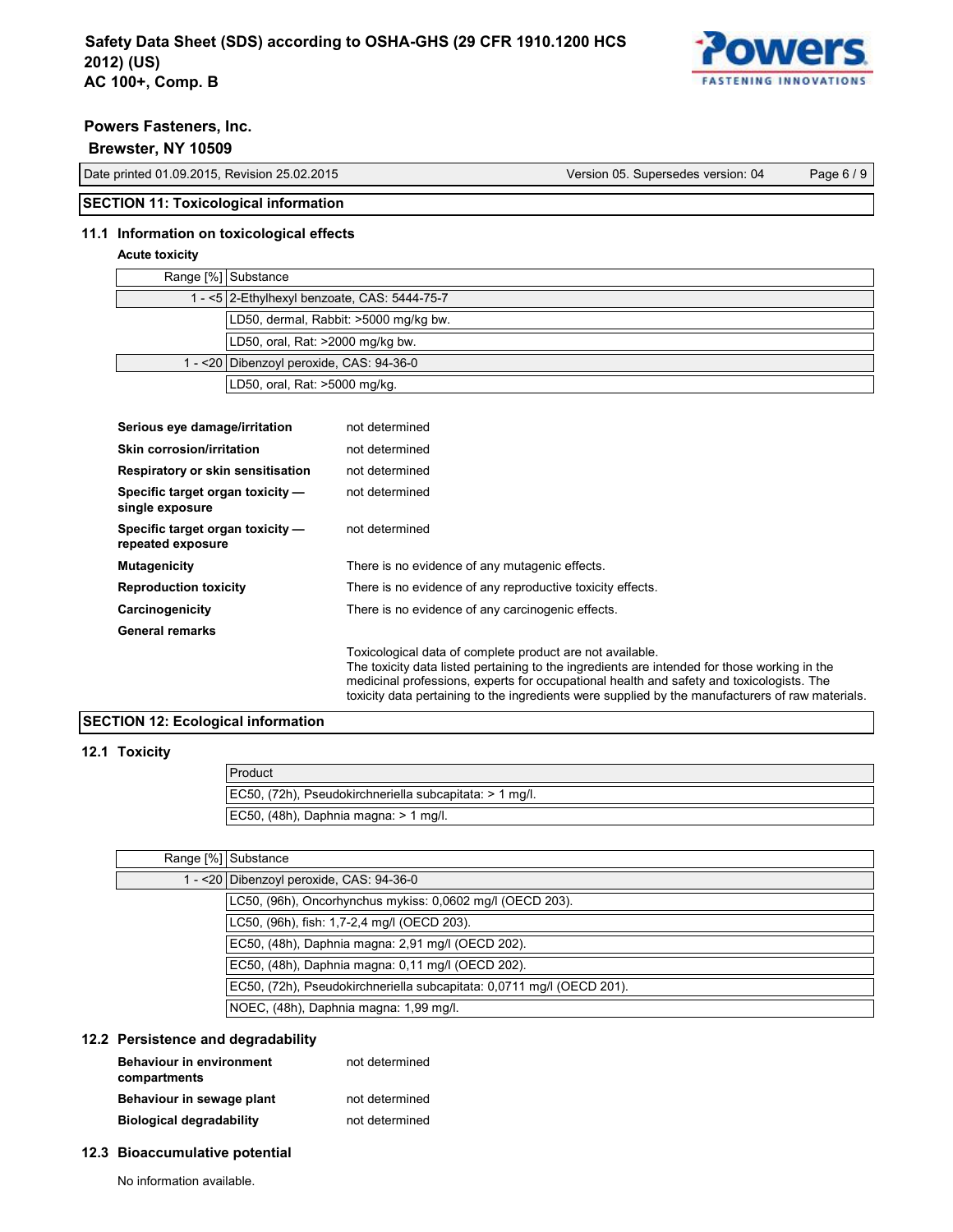

# **Brewster, NY 10509**

Date printed 01.09.2015, Revision 25.02.2015 Version 05. Supersedes version: 04 Page 7 / 9

#### **12.4 Mobility in soil**

No information available.

#### **12.5 Results of PBT and vPvB assessment**

Based on all available information not to be classified as PBT or vPvB respectively.

### **12.6 Other adverse effects**

No classification due to toxicological investigations.

The toxicity data pertaining to the ingredients were supplied by the manufacturers of raw materials. Do not discharge product unmonitored into the environment.

#### **SECTION 13: Disposal considerations**

| <b>Product</b>                       | Coordinate disposal with the disposal contractor/authorities if necessary.                                                                              |
|--------------------------------------|---------------------------------------------------------------------------------------------------------------------------------------------------------|
| Contaminated packaging               | Uncontaminated packaging may be taken for recycling.<br>Packaging that cannot be cleaned should be disposed of as for product.                          |
| <b>RCRA Hazard Class (40CFR 261)</b> | Waste must be disposed of in accordance with federal, state and local environmental control<br>regulations. Consult your local or regional authorities. |

# **SECTION 14: Transport**

#### **14.1 UN number**

See SECTION 14.2 in accordance with UN shipping name

#### **14.2 UN proper shipping name**

| Transport by land according to<br><b>ADR/RID</b> | NO DANGEROUS GOODS |
|--------------------------------------------------|--------------------|
| Inland navigation (ADN)                          | NO DANGEROUS GOODS |

**Marine transport in accordance with IMDG** NOT CLASSIFIED AS "DANGEROUS GOODS"

| Air transport in accordance with IATA | NOT CLASSIFIED AS "DANGEROUS GOODS"                                        |
|---------------------------------------|----------------------------------------------------------------------------|
|                                       | DOT Road Shipment Information (49 CFR) NOT CLASSIFIED AS "DANGEROUS GOODS" |

#### **14.3 Transport hazard class(es)**

See SECTION 14.2 in accordance with UN shipping name

### **14.4 Packing group**

See SECTION 14.2 in accordance with UN shipping name

#### **14.5 Environmental hazards**

See SECTION 14.2 in accordance with UN shipping name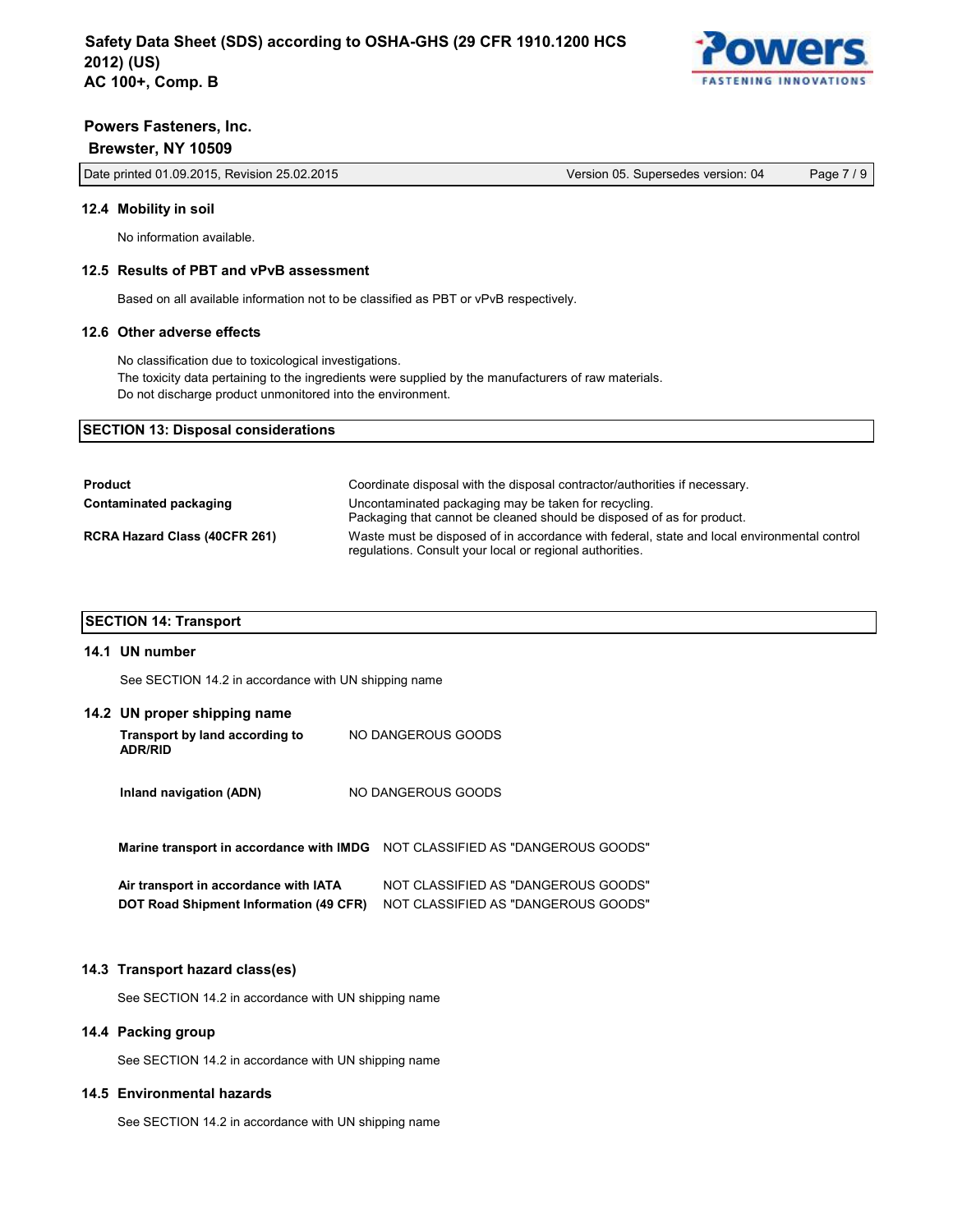

# **Brewster, NY 10509**

Date printed 01.09.2015, Revision 25.02.2015 Version 05. Supersedes version: 04 Page 8 / 9

#### **14.6 Special precautions for user**

Relevant information under SECTION 6 to 8.

# **14.7 Transport in bulk according to Annex II of MARPOL and the IBC Code**

not applicable

| <b>SECTION 15: Regulatory information</b> |                                                                                                                                    |  |  |
|-------------------------------------------|------------------------------------------------------------------------------------------------------------------------------------|--|--|
|                                           |                                                                                                                                    |  |  |
| <b>US Regulations</b>                     |                                                                                                                                    |  |  |
| <b>National regulations</b>               | 29 CFR 1910.1200, HCS 2012, ANSI Z400.1-2010, OSHA-PEL, ACGIH-TLV, NTP, IARC,<br>SARA Title III, NFPA, TSCA, California - Prop. 65 |  |  |
| - SARA, 302                               | This product does not contain any ingredients regulated under this list.                                                           |  |  |
| - SARA, 311                               | This product does not contain any ingredients regulated under this list.                                                           |  |  |
| - SARA 313                                | This product contain one ingredient regulated under this list.<br>(CAS 94-36-0)                                                    |  |  |

 **- CA Proposition 65** No components require labeling under California Proposition 65.

**- TSCA All chemical substances in this material are included on or exempted from listing on the** 

### **- FDA** not applicable

**American Conference of Governmental Industrial Hygienists - ACGIH**

**International Agency for Research on Cancer IARC**

**National Toxicology Program - NTP HAP-VOC Transport-regulations Other Right to Know Laws**

### **SECTION 16: Other information**

# **16.1 Hazard statements (SECTION 3)**

H372 Causes damage to organs through prolonged or repeated exposure.

IARC: Gruppe 3: Not classifiable as to its carcinogenicity to humans.

This product is named NTP - National Toxicology Program (contains crystalline silica).

DOT-Classification, ADR (2013); IMDG-Code (2013, 36. Amdt.); IATA-DGR (2013).

- H413 May cause long lasting harmful effects to aquatic life.
- H400 Very toxic to aquatic life.

TSCA Inventory.

(CAS 14808-60-7)

(CAS 94-36-0)

(CAS 94-36-0)

0 %

A2 - Suspected Human Carcinogen

IARC: yes - contains crystalline silica.

A4: Not classifiable as a human carcinogen.

- H317 May cause an allergic skin reaction.
- H319 Causes serious eye irritation.
- H241 Heating may cause a fire or explosion.

# **16.2 Ratings**

| <b>HMIS Ratings</b>        |                                                                                            |
|----------------------------|--------------------------------------------------------------------------------------------|
| <b>HEALTH</b>              | 2 2 - Moderate Hazard                                                                      |
| <b>FLAMMABILITY</b>        | 2 2 - Moderate Hazard                                                                      |
| <b>REACTIVITY</b>          | 1 1 - Slight Hazard                                                                        |
| <b>PERSONAL PROTECTION</b> | $X \mid X$ - Personal protection rating to be supplied by user depending on use conditions |

#### **NFPA Ratings**



TOP, FLAMMABILITY: 2 - Moderate Hazard LEFT, HEALTH: 2 - Moderate Hazard RIGHT, REACTIVITY: 1 - Slight Hazard BOTTOM, SPECIAL NOTICE: -